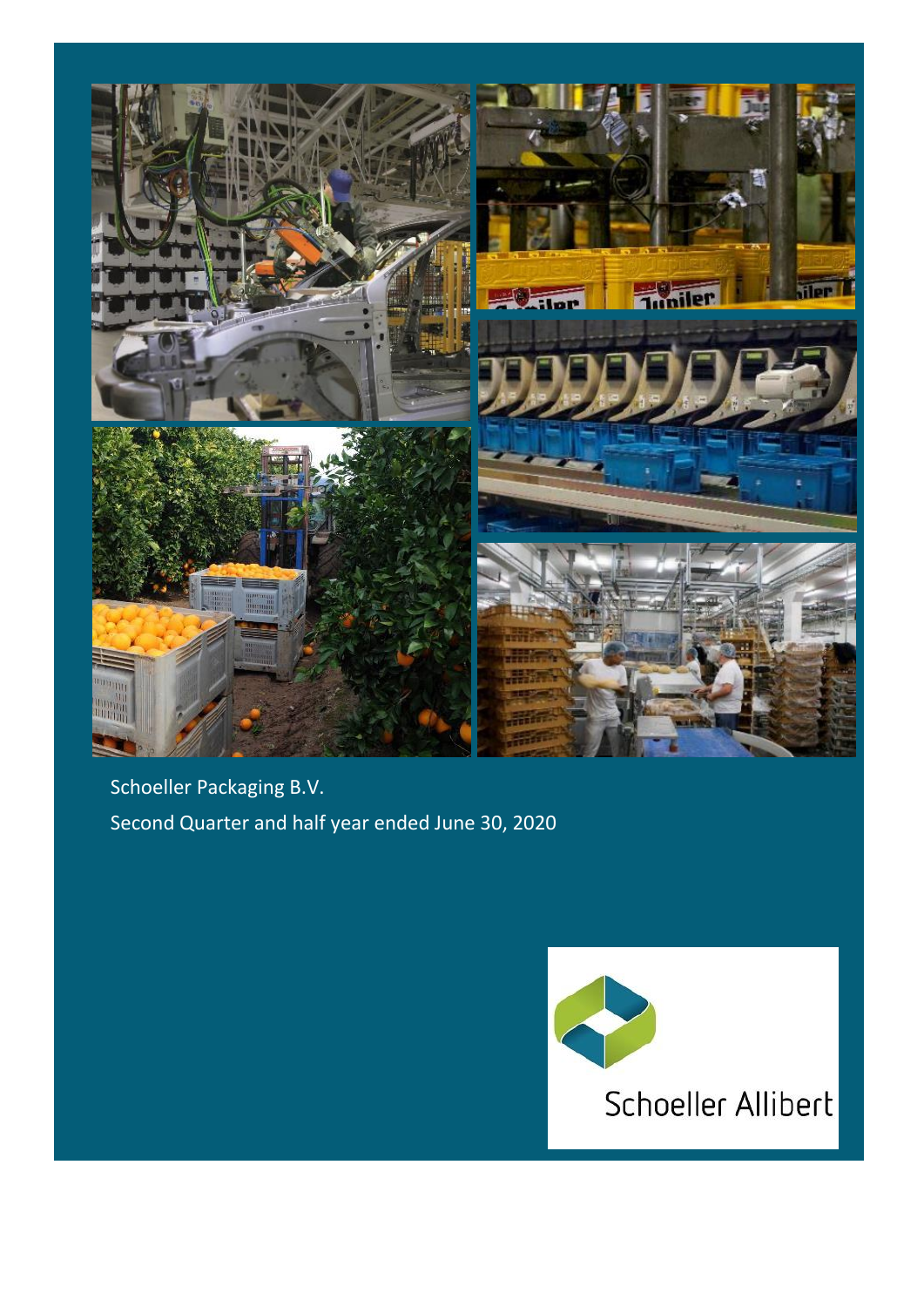# **Schoeller Packaging B.V. Second quarter and half year ended 30 June 2020 Unaudited condensed consolidated interim financial statements**

## **Table of Contents**

**Cautionary statement:** The operating and financial review and certain other sections of this document contain forward looking statements which are subject to risk factors associated with, amongst others, the economic and business circumstances occurring from time to time in the countries and markets in which the Group operates. It is believed that the expectations reflected in these statements are reasonable but they may be affected by a wide range of variables, which could cause actual results to differ materially from those currently anticipated.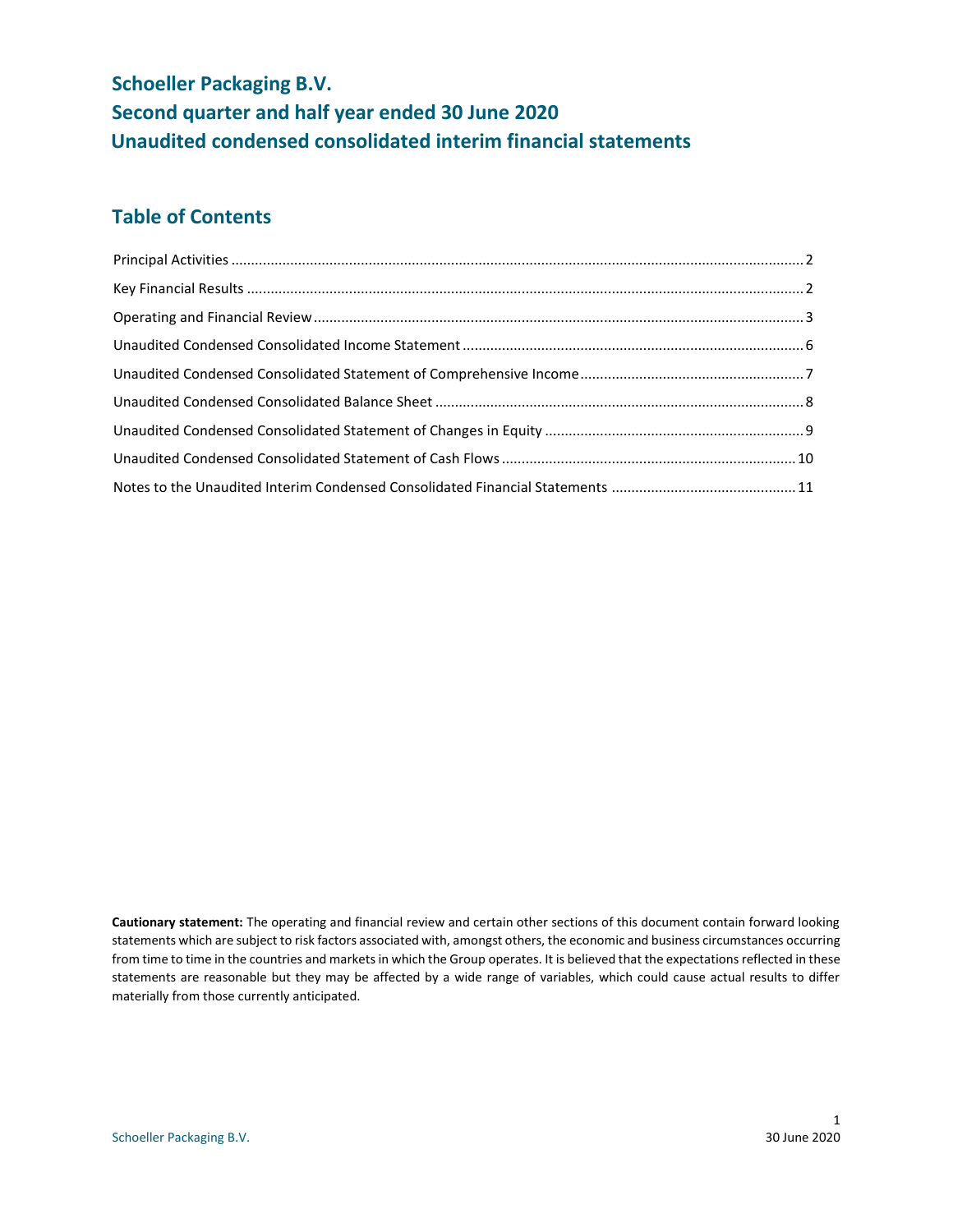### <span id="page-2-0"></span>**Principal Activities**

Schoeller Packaging B.V. (the "Company") and its subsidiaries (collectively, the "Group" or "Schoeller Allibert") is Europe's largest manufacturer of plastic containers and returnable transit packaging (RTP). Schoeller Allibert offers a wide range of products to meet the storage, handling and distribution needs of large and medium sized companies on a local, regional and global level. Schoeller Allibert employs approximately 2,000 people with the majority employed in Europe, where the Group has production and sales activities in over 20 countries.

Schoeller Allibert's products include tough stacking containers, rigid pallet containers (RPCs) for secure distribution, heavy-duty rigid and folding large containers (FLCs), pallets and dollies which have been designed to protect small, large or unusually shaped components; to timely deliver goods and, thanks to foldable or stackable units to save valuable space on return journeys. Manufactured to precise dimensions, to fit and function seamlessly with all handling equipment, Schoeller Allibert's containers are the ideal handling medium for automated warehouses and distribution centers. They promote a reliable and consistent flow, withstanding heavy unit loads and allow fast movement through automated storage and retrieval systems, thereby helping customers to speed handling operations, reduce logistics costs and eliminate packaging waste.

Schoeller Allibert has extensive expertise in a range of industries, including agriculture, automotive, food and food processing, beverage, retail, industrial manufacturing and pooling. With more than 50 years of experience in developing industrial reusable packaging, Schoeller Allibert has built leading market positions by understanding its target industry sectors and applying extensive expertise to design and implement customized industrial reusable packaging solutions that address industry specific handling, logistics, storage and retrieval requirements.

### <span id="page-2-1"></span>**Key Financial Results**

|                                           |         | <b>THREE MONTHS ENDED 30 JUNE</b> |         | <b>SIX MONTHS ENDED 30 JUNE</b> |
|-------------------------------------------|---------|-----------------------------------|---------|---------------------------------|
| <b>EUR'000</b>                            | 2020    | 2019                              | 2020    | 2019                            |
|                                           |         |                                   |         |                                 |
| Revenue                                   | 135,976 | 135,893                           | 257,938 | 244,942                         |
| Revenue growth                            | 0.1%    | 0.3%                              | 5.3%    | 0.8%                            |
| Operating profit                          | 9,138   | 8,756                             | 11,411  | 8,583                           |
| Operating profit as % revenue             | 6.7%    | 6.4%                              | 4.4%    | 3.5%                            |
| <b>Adjusted EBITDA</b>                    | 19,645  | 17,978                            | 31,740  | 28,672                          |
| EBITDA as a % of revenue                  | 14.4%   | 13,2%                             | 12.3%   | 11.7%                           |
| Profit (loss) before income taxes         | 4,253   | 2,377                             | 637     | (4, 563)                        |
| Net capital expenditure                   | 4,640   | 12,051                            | 18,689  | 17,058                          |
| Net capital expenditure as a % of revenue | 3.4%    | 8.9%                              | 7.2%    | 7.0%                            |
| Cash generated from operations            | 18,319  | 7.714                             | 26,739  | 3,922                           |

The table below shows the Group's key consolidated financial results for the three and six months ended 30 June 2020 and 2019:

The table below shows the Group's key other financial metrics as at 30 June 2020 and 31 December 2019:

|                                |          | AS AT 30 JUNE AS AT 31 DECEMBER |
|--------------------------------|----------|---------------------------------|
| <b>EUR'000</b>                 | 2020     | 2019                            |
|                                |          |                                 |
| Net working capital            | (7, 755) | (9, 191)                        |
| Cash and cash equivalents      | 13.092   | 21,687                          |
| Total net loans and borrowings | 307,104  | 302.037                         |

Net working capital is defined as current assets (excluding cash and cash equivalents and receivables from related parties) less current liabilities (excluding current portion of loans and borrowings, bank overdrafts and payables due from related parties).

Cash and cash equivalents is defined as cash and cash equivalents on the balance sheet less bank overdrafts.

Net loans and borrowings are defined as total current and non-current loans and borrowings less cash and cash equivalents.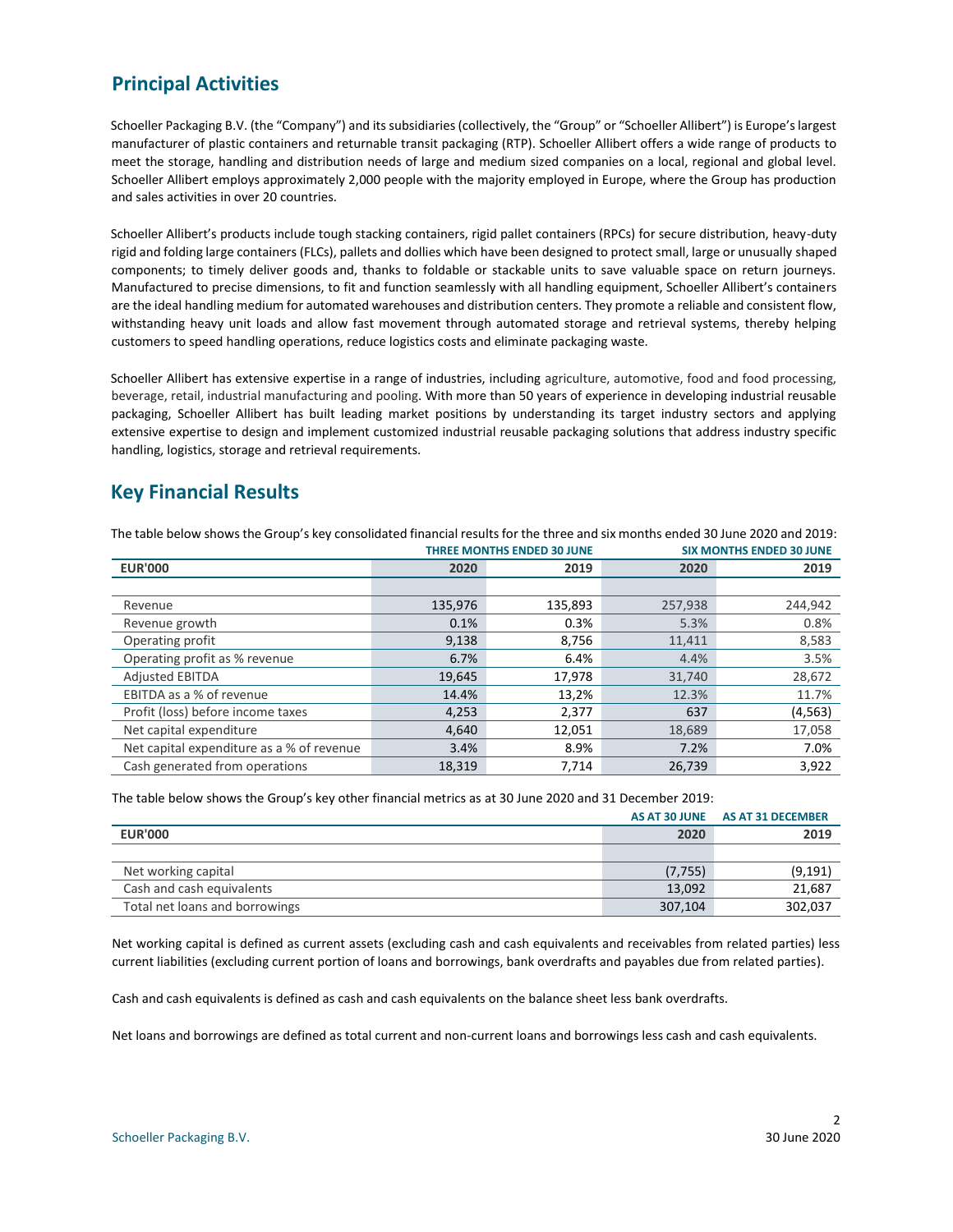### <span id="page-3-0"></span>**Operating and Financial Review**

#### **Revenue**

The table below shows the Group's operating segment revenue for the three and six months ended 30 June 2020 and 2019:

|                          |         | <b>THREE MONTHS ENDED 30 JUNE</b> |         | <b>SIX MONTHS ENDED 30 JUNE</b> |
|--------------------------|---------|-----------------------------------|---------|---------------------------------|
| <b>EUR'000</b>           | 2020    | 2019                              | 2020    | 2019                            |
|                          |         |                                   |         |                                 |
| Northern Europe          | 32,787  | 25,373                            | 58,956  | 49,836                          |
| <b>Central Europe</b>    | 51,188  | 52,552                            | 101,703 | 96,068                          |
| Southern Europe          | 27,246  | 34,407                            | 48,972  | 57,180                          |
| United States of America | 13,388  | 10,968                            | 26,176  | 17,410                          |
| All Other Segments       | 11,367  | 12.594                            | 22,131  | 24,448                          |
| Total revenue            | 135,976 | 135,893                           | 257.938 | 244.942                         |

Operating segments are aggregated to the following reportable segments which include:

- × Northern Europe: Includes the manufacturing of RTP products and the sale thereof in the Netherlands and Belgium, UK and Ireland, Sweden, Finland, Latvia, Ukraine and Russia.
- ٠ Central Europe: Includes the manufacturing of RTP products and the sale thereof in Germany, Austria, Switzerland, Czech Republic, Romania, Slovakia, Hungary and Poland.
- ¥ Southern Europe: Includes the manufacturing of RTP products and the sale thereof in France, Italy, Spain and Portugal.
- United States of America (USA): Includes the manufacturing of RTP products and the sale thereof in the United States of America.
- All Other Segments: Includes pooling services and sale of products and technical support in Asia and South America.

Revenue in Northern Europe increased by EUR 7,414 thousand, or 29.2%, to EUR 32,787 thousand for the three months ended 30 June 2020 from EUR 25,373 thousand for the three months ended 30 June 2019. This growth in revenue was primarily attributable to higher pooling volumes in the quarter offset by lower volumes in automotive and traders.

Revenue in Central Europe decreased by EUR 1,364 thousand, or 2.6%, from EUR 52,552 thousand for the three months ended 30 June 2019 to EUR 51,188 thousand for the three months ended 30 June 2020. This decrease in revenue was driven by weak performance in the automotive and food market partially offset partly by sales in the beverage market.

Revenue in the Southern Europe decreased by EUR 7,161 thousand, or 20.8%, from EUR 34,407 thousand for the three months ended 30 June 2019 to EUR 27,246 thousand for the three months ended 30 June 2020. This decrease was mainly caused by lower sales in agriculture and automotive market partially offset by retail.

Revenue in the USA increased by EUR 2,420 thousand, or 22.1%, from EUR 10,968 thousand for the three months ended 30 June 2019 to EUR 13,388 thousand for the three months ended 30 June 2020. This increase was attributable to new customers in industrial manufacturing and pooling volumes.

Revenue in all Other Segments decreased by EUR 1,227 thousand, or 9.7%, from EUR 12,594 thousand for the three months ended 30 June 2019 to EUR 11,367 thousand for the three months ended 30 June 2020. This decrease is attributable to lower revenues from the Services business.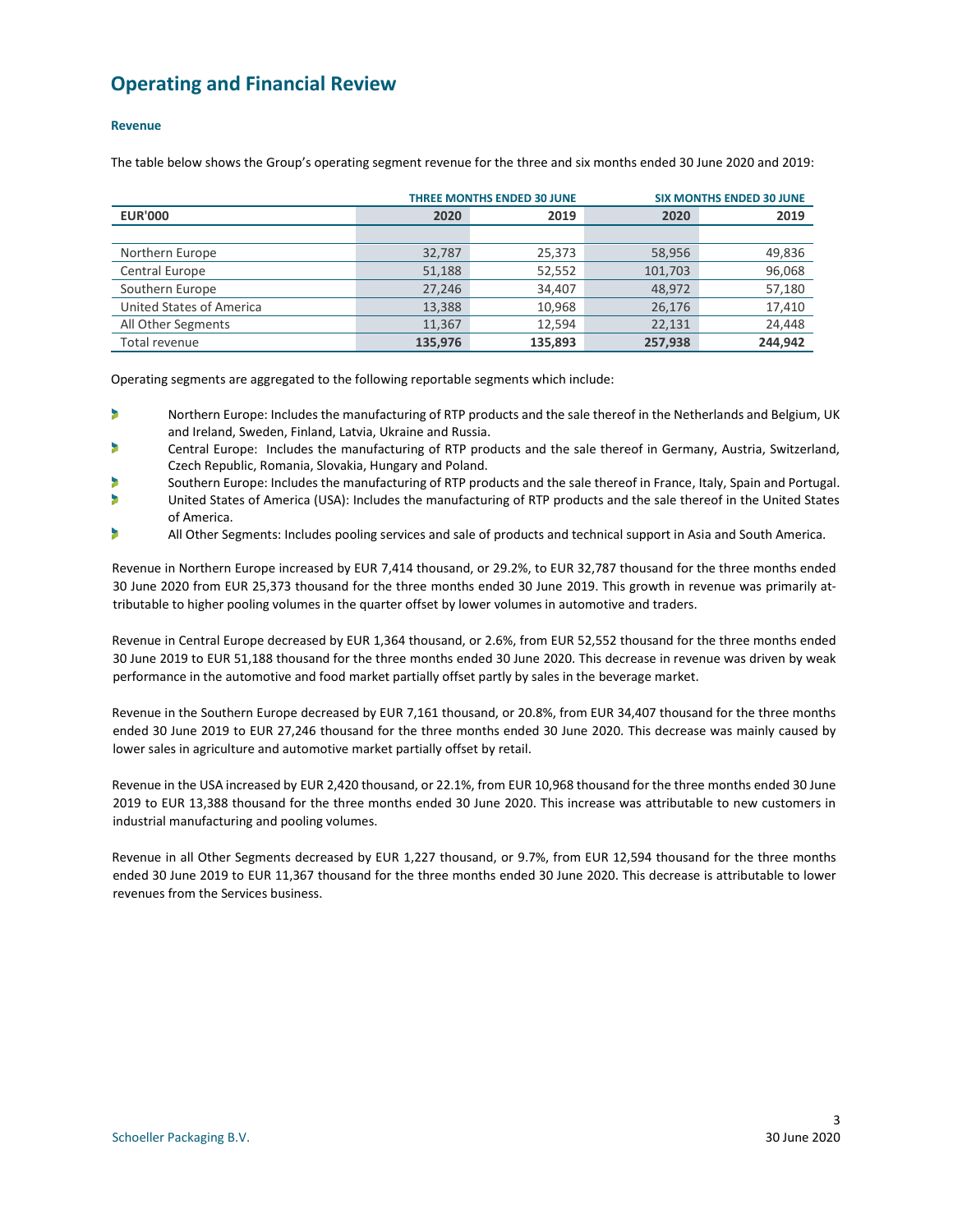#### **Operating result**

|                  |       | <b>THREE MONTHS ENDED 30 JUNE</b> |        | <b>SIX MONTHS ENDED 30 JUNE</b> |
|------------------|-------|-----------------------------------|--------|---------------------------------|
| <b>EUR'000</b>   | 2020  | 2019                              | 2020   | 2019                            |
|                  |       |                                   |        |                                 |
| Operating profit | 9,138 | 8.756                             | 11.411 | 8.583                           |

Operating profit increased by EUR 382 thousand, to EUR 9,138 thousand for the three months ended 30 June 2020 compared to EUR 8,756 thousand for the three months ended 30 June 2019. The higher profit resulted mainly from lower raw material costs offset by higher depreciation expenses.

The following table shows a breakdown of operating result by geographic segment for the three and six months ended 30 June 2020 and 2019:

|                          |       | <b>THREE MONTHS ENDED 30 JUNE</b> |        | <b>SIX MONTHS ENDED 30 JUNE</b> |
|--------------------------|-------|-----------------------------------|--------|---------------------------------|
| <b>EUR'000</b>           | 2020  | 2019                              | 2020   | 2019                            |
|                          |       |                                   |        |                                 |
| Northern Europe          | 3,642 | 1,017                             | 4,321  | 1,553                           |
| Central Europe           | 3,058 | 3,079                             | 6,521  | 5,480                           |
| Southern Europe          | 925   | 4.317                             | (279)  | 3,976                           |
| United States of America | (316) | (1,761)                           | 928    | (1,960)                         |
| All Other Segments       | 1,829 | 2,104                             | (80)   | (468)                           |
| Operating profit         | 9,138 | 8,756                             | 11.411 | 8,583                           |

#### **Adjusted EBITDA**

The Company discloses Adjusted EBITDA as a non-IFRS performance measure. The Group defines Adjusted EBITDA as the operating result for the year excluding depreciation, amortisation and impairment, adjusting items and shareholder management fees. Items are disclosed as adjusting where it is necessary to do so to provide further understanding of the financial performance of the Group.

Adjusting items are items of income or expense arising from circumstances or events such as business combinations, closure of manufacturing locations, litigation settlements, certain shareholder exit fees or other items, that in all cases are assessed by management as material, non-recurring and requiring separate disclosure due to the significance of their nature or amount

|                                     |        | <b>THREE MONTHS ENDED 30 JUNE</b> |        | <b>SIX MONTHS ENDED 30 JUNE</b> |
|-------------------------------------|--------|-----------------------------------|--------|---------------------------------|
| <b>EUR'000</b>                      | 2020   | 2019                              | 2020   | 2019                            |
|                                     |        |                                   |        |                                 |
| Operating profit                    | 9,138  | 8,756                             | 11,411 | 8,583                           |
| Adjusting items                     | 607    | 1,445                             | 1,544  | 2,155                           |
| Shareholder management fees         | 750    | 375                               | 1,000  | 750                             |
| Depreciation and impairment expense | 8,715  | 6,932                             | 16,891 | 16,274                          |
| Amortisation and impairment expense | 435    | 470                               | 893    | 910                             |
| <b>Adjusted EBITDA</b>              | 19,645 | 17,978                            | 31,740 | 28,672                          |

Adjusting items decreased by EUR 838 thousand from EUR 1,445 thousand for three months ended 30 June 2019 to EUR 607 thousand for three months ended 30 June 2020.

Adjusting items for three months ended 30 June 2020 relate to non-recurring items arising from:

- b EUR 0.5 million of employee severance costs;
- b EUR 0.1 million provision for restructuring;

Adjusting items for three months ended 30 June 2019 relate to non-recurring items arising from:

- EUR 1.2 million of employee severance costs;
- EUR 0.2 million provision for restructuring;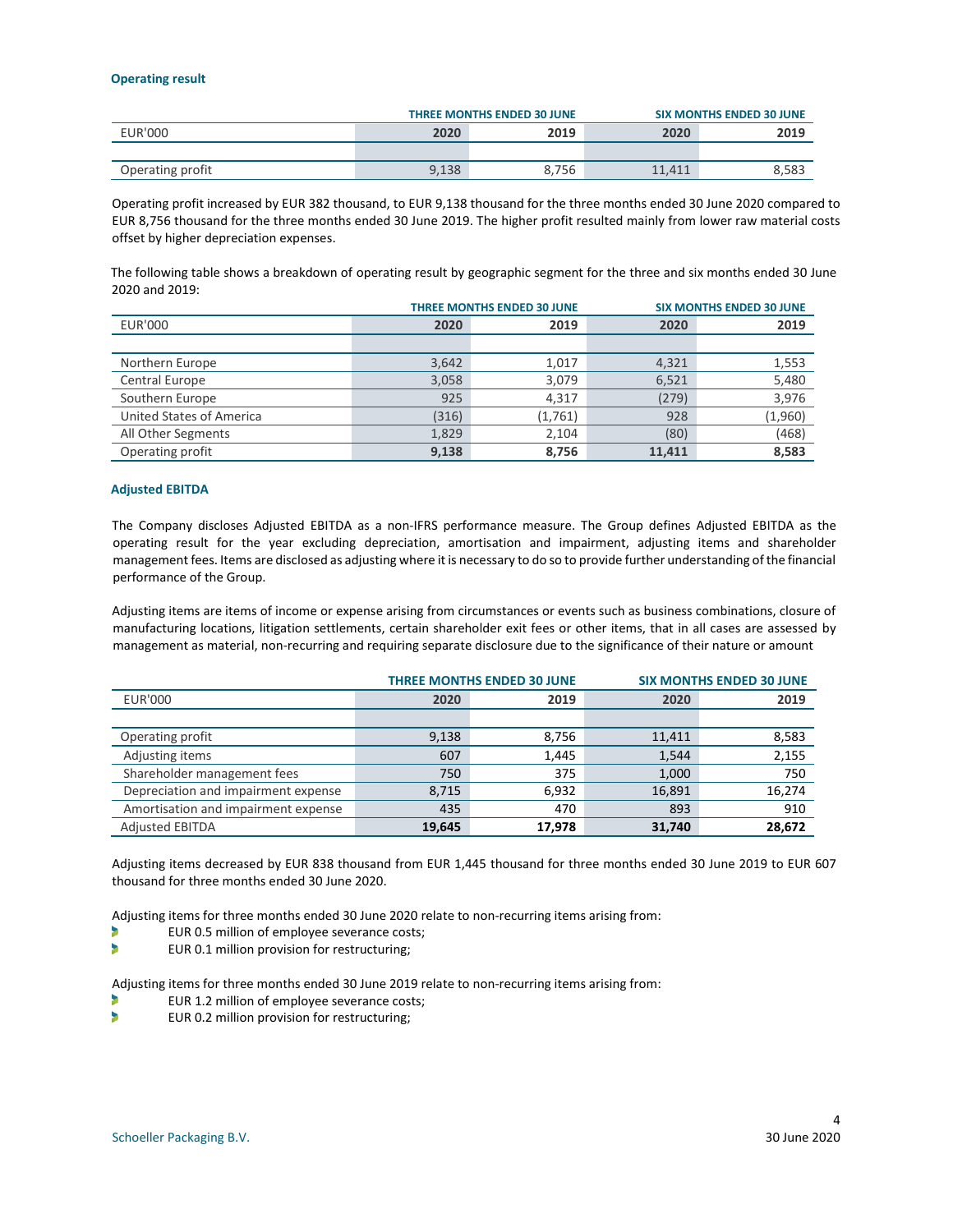#### **Net finance expense**

Net finance expense for the three months ended 30 June 2020 was EUR 4,875 thousand (expense for the three months ended 30 June 2019: EUR 6,378 thousand). Higher foreign exchange gains are the main driver of this decrease.

#### **Profit (loss) before income taxes**

The profit before income taxes was EUR 4,253 thousand for the three months ended 30 June 2020 (the three months ended 30 June 2019: profit of EUR 2,377 thousand).

#### **Cash generated from operations**

Cash generated from operations during the three months ended 30 June 2020 amounted to a EUR 18,319 thousand inflow (the three months ended 30 June 2019 EUR 7,714 thousand inflow).

#### **Net capital expenditure**

Net capital expenditure is defined as total new finance leases plus acquisition of property, plant and equipment, and intangible assets less proceeds from sale of property, plant and equipment. Net capital expenditure was EUR 4,640 thousand outflow for the three months ended 30 June 2020 (the three months ended 30 June 2019: EUR 12,051 thousand outflow), which represented 3.4% of revenue for the three months ended 30 June 2020 (8.9% for the three months ended 30 June 2019). The decrease was driven by higher investments in machinery and equipment.

#### **Net working capital**

Net working capital is defined as current assets (excluding cash and cash equivalents and current receivables from related parties) less current liabilities (excluding current portion of loans and borrowings, bank overdrafts and current payables due from related parties).

As of 30 June 2020, the current receivables from related parties were equal to nil (31 December 2019: nil) and the current payables due to related parties were equal to nil (31 December 2019: EUR 1 thousand).

As of 30 June 2020, the Group had a negative net working capital of EUR 7,755 thousand (31 December 2019 negative net working capital of EUR 9,191 thousand). The increase in the net working capital was mainly due higher trade receivables balances, partially offset lower inventory levels as of 30 June 2020.

#### **Cash and cash equivalents**

Cash and cash equivalents is defined as cash and cash equivalents less bank overdrafts. As of 30 June 2020, the Group had cash and cash equivalents of EUR 13,092 thousand (31 December 2019: EUR 21,687 thousand) on its balance sheet.

As at 30 June 2020, the Group had one revolving credit facility of EUR 30 million (31 December 2019: EUR 30 million). As at 30 June 2020 we have drawn EUR 18.6 million (31 December 2019: EUR 5 million) against this credit facility of which EUR 1.6m is used for guarantees.

#### **Total net loans and borrowings**

Net loans and borrowings is defined as total current and non-current loans and borrowings less cash and cash equivalents, which decreased to EUR 307.1 million as at 30 June 2020 (31 December 2019 EUR 302 million).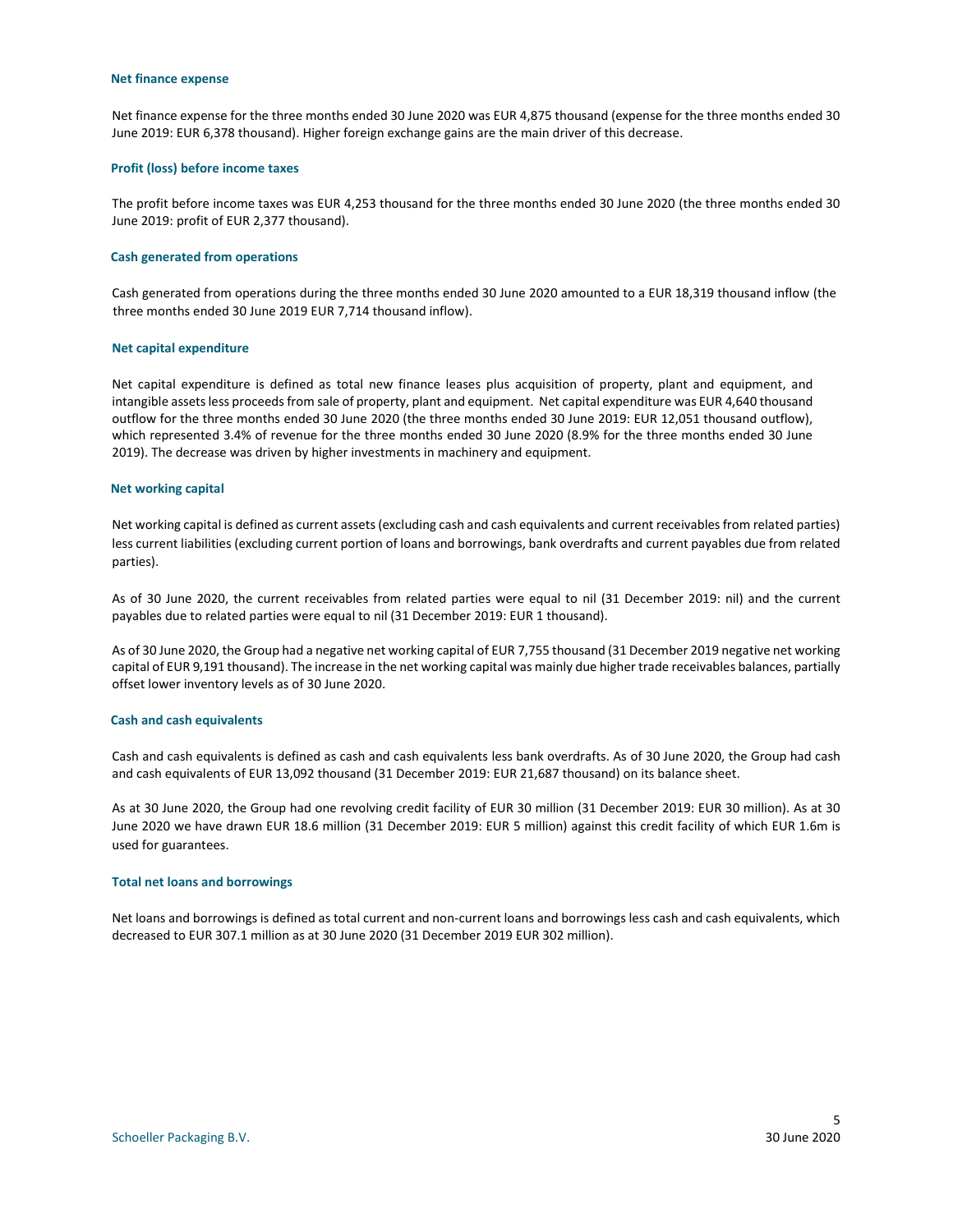# <span id="page-6-0"></span>**Unaudited Condensed Consolidated Income Statement**

|                                                 | <b>SIX MONTHS ENDED 30 JUNE</b> |            |            |            |            |
|-------------------------------------------------|---------------------------------|------------|------------|------------|------------|
| <b>EUR'000</b>                                  | <b>Note</b>                     | 2020       | 2019       | 2020       | 2019       |
| Revenue                                         | 8                               | 135,976    | 135,893    | 257,938    | 244,942    |
| Other income (loss)                             |                                 | 23         | 18         | (8)        | 126        |
| <b>Total revenue</b>                            |                                 | 135,999    | 135,911    | 257,930    | 245,068    |
|                                                 |                                 |            |            |            |            |
| Raw materials and consumables used              |                                 | (65, 623)  | (68,010)   | (121, 549) | (117, 708) |
| Costs for subcontracting                        |                                 | (242)      | (460)      | (709)      | (1,054)    |
| Employee benefit expense                        |                                 | (31, 235)  | (30, 941)  | (64,096)   | (61, 637)  |
| Other operating costs                           |                                 | (20,611)   | (20, 342)  | (42, 381)  | (38,902)   |
| Depreciation and impairment expense             |                                 | (8, 715)   | (6,932)    | (16, 891)  | (16, 274)  |
| Amortisation and impairment expense             |                                 | (435)      | (470)      | (893)      | (910)      |
| <b>Total operating expenses</b>                 |                                 | (126, 861) | (127, 155) | (246, 519) | (236, 485) |
|                                                 |                                 |            |            |            |            |
| <b>Operating profit</b>                         |                                 | 9,138      | 8,756      | 11,411     | 8,583      |
|                                                 |                                 |            |            |            |            |
| Finance income                                  |                                 | 1,226      | 578        | 1,605      | 38         |
| Finance expense                                 |                                 | (6, 101)   | (6,957)    | (12, 269)  | (13, 184)  |
| <b>Net Finance Expense</b>                      |                                 | (4, 875)   | (6, 379)   | (10, 764)  | (13, 146)  |
| Share in result of equity accounted investments | 10                              | (10)       |            | (10)       |            |
| Profit (loss) before income taxes               |                                 | 4,253      | 2,377      | 637        | (4, 563)   |
| Income tax                                      | 11                              | (1, 355)   | (813)      | (1, 458)   | (1,047)    |
| Profit (loss) for the period                    |                                 | 2,898      | 1,564      | (820)      | (5,610)    |
|                                                 |                                 |            |            |            |            |
| Attributable to:                                |                                 |            |            |            |            |
| Owners of the Company                           |                                 | 2,748      | 1,533      | (794)      | (5, 524)   |
| Non-controlling interests                       |                                 | 150        | 31         | (26)       | (86)       |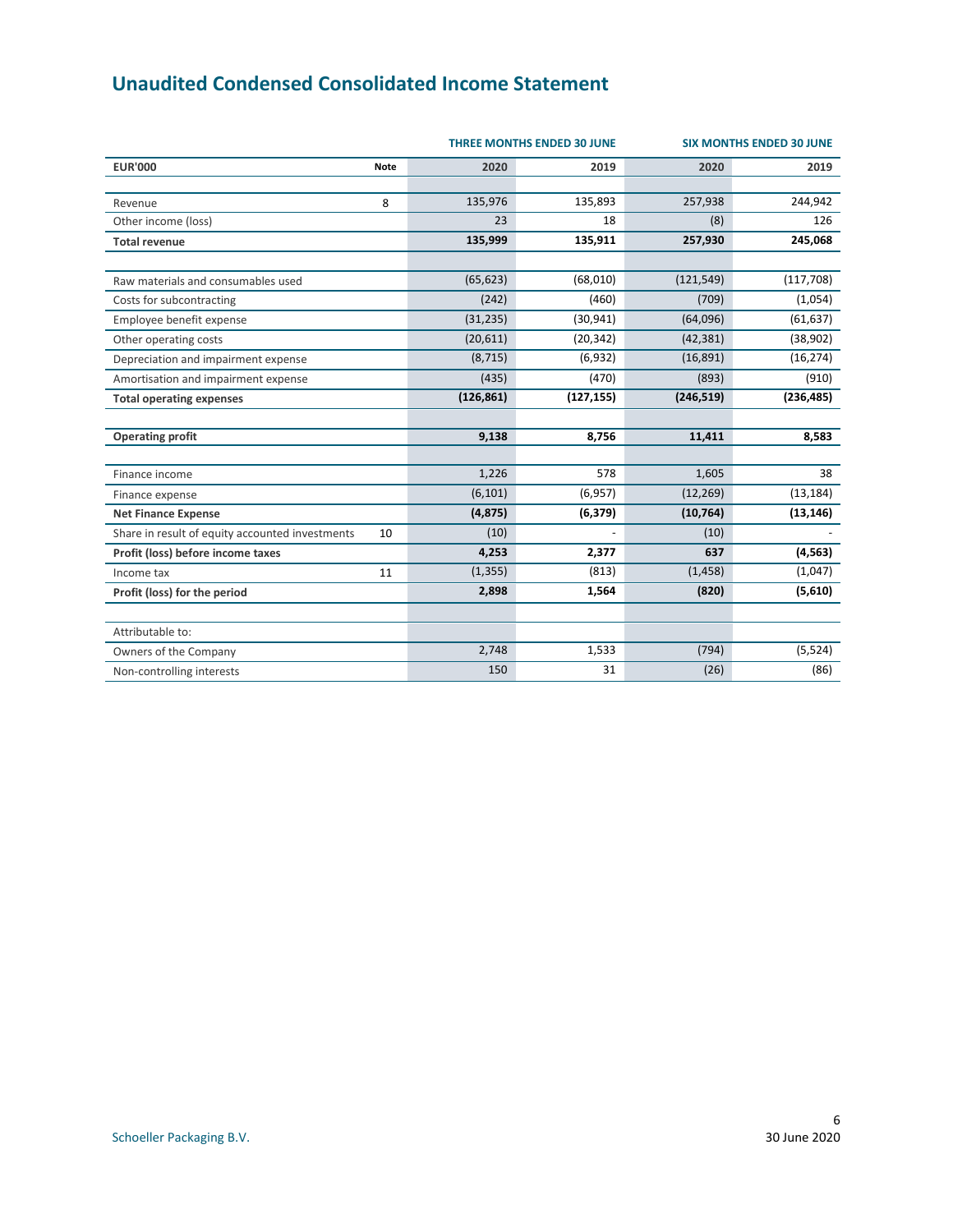# <span id="page-7-0"></span>**Unaudited Condensed Consolidated Statement of Comprehensive Income**

|                                                                              |       | <b>THREE MONTHS ENDED 30 JUNE</b> | <b>SIX MONTHS ENDED 30 JUNE</b> |          |  |
|------------------------------------------------------------------------------|-------|-----------------------------------|---------------------------------|----------|--|
| <b>EUR'000</b>                                                               | 2020  | 2019                              | 2020                            | 2019     |  |
|                                                                              |       |                                   |                                 |          |  |
| Profit (loss) for the period                                                 | 2,898 | 1,564                             | (820)                           | (5,610)  |  |
|                                                                              |       |                                   |                                 |          |  |
| Items that may be reclassified subsequently<br>to profit or loss:            |       |                                   |                                 |          |  |
| Foreign currency translation differences -<br>foreign operations, net of tax | 1,997 | (1,674)                           | (2,863)                         | 338      |  |
| Total comprehensive loss for the period, net<br>of income tax                | 4,895 | (110)                             | (3,683)                         | (5, 272) |  |
|                                                                              |       |                                   |                                 |          |  |
| Attributable to:                                                             |       |                                   |                                 |          |  |
| Owners of the Company                                                        | 4,910 | (138)                             | (3,584)                         | (5, 191) |  |
| Non-controlling interests                                                    | (15)  | 28                                | (99)                            | (82)     |  |
|                                                                              |       |                                   |                                 |          |  |
| Total comprehensive loss for the period                                      | 4,895 | (110)                             | (3,683)                         | (5, 272) |  |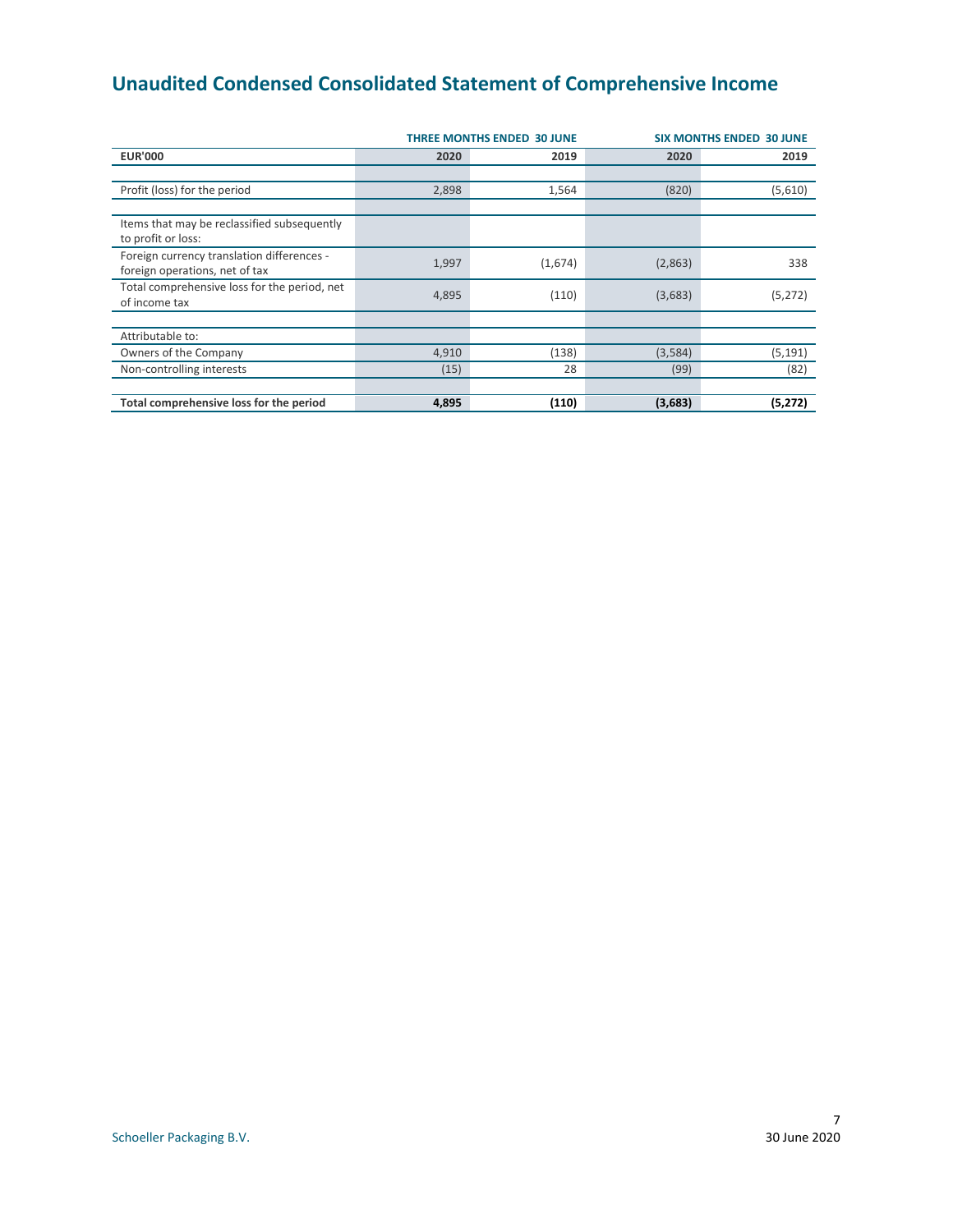# <span id="page-8-0"></span>**Unaudited Condensed Consolidated Balance Sheet**

|                                              |             | <b>AS AT 30 JUNE</b> | <b>AS AT 31 DECEMBER</b> |
|----------------------------------------------|-------------|----------------------|--------------------------|
| <b>EUR'000</b>                               | <b>Note</b> | 2020                 | 2019                     |
|                                              |             |                      |                          |
| <b>ASSETS</b>                                |             |                      |                          |
| Non-current assets                           |             |                      |                          |
| Property, plant and equipment                |             | 123,374              | 119,085                  |
| Right of use assets                          |             | 47,804               | 51,417                   |
| Intangible assets                            |             | 11,384               | 9,415                    |
| Equity accounted investments                 |             | 785                  | 785                      |
| Other financial assets                       |             | 14,352               | 15,117                   |
| Deferred income tax assets                   |             | 10,651               | 11,669                   |
| Total non-current assets                     |             | 208,350              | 207,488                  |
| Current assets                               |             |                      |                          |
| Inventories                                  |             | 36,599               | 37,922                   |
| Trade and other receivables                  |             | 62,875               | 59,857                   |
| Current income tax assets                    |             | 982                  | 2,521                    |
| Prepayments                                  |             | 9,524                | 12,607                   |
| Net Cash and cash equivalents                |             | 30,092               | 40,613                   |
| Total current assets                         |             | 140,072              | 153,520                  |
| <b>TOTAL ASSETS</b>                          |             | 348,422              | 361,008                  |
|                                              |             |                      |                          |
| <b>EQUITY</b>                                |             |                      |                          |
| Share capital                                |             |                      |                          |
| Share premium                                |             | 106,979              | 106,979                  |
| Other reserves                               |             | (145, 671)           | (142, 881)               |
| Accumulated deficit                          |             | (74, 174)            | (73, 380)                |
| Equity attributable to owners of the Company |             | (112, 866)           | (109, 282)               |
| Non-controlling interests                    |             | 508                  | 607                      |
| <b>Total equity</b>                          |             | (112, 358)           | (108, 676)               |
|                                              |             |                      |                          |
| <b>LIABILITIES</b>                           |             |                      |                          |
| Non-current liabilities                      |             |                      |                          |
| Loans and borrowings                         | 12          | 292,720              | 300,882                  |
| <b>Employee benefits</b>                     |             | 9,322                | 9,311                    |
| Provisions                                   | 13          | 658                  | 623                      |
| Deferred income tax liabilities              |             | 1,796                | 2,185                    |
| Total non-current liabilities                |             | 304,496              | 312,977                  |
|                                              |             |                      |                          |
| <b>Current liabilities</b>                   |             |                      |                          |
| Loans and borrowings                         | 12          | 20,948               | 15,534                   |
| <b>Bank overdrafts</b>                       |             | 17,000               | 18,926                   |
| Provisions                                   | 13          | 1,540                | 1,005                    |
| Current income tax liabilities               |             | 1,273                | 1,700                    |
| Trade and other payables                     |             | 115,523              | 119,517                  |
| <b>Total current liabilities</b>             |             | 156,284              | 156,405                  |
| <b>Total liabilities</b>                     |             | 460,780              | 466,382                  |
| TOTAL EQUITY AND LIABILITIES                 |             | 348,422              | 361,008                  |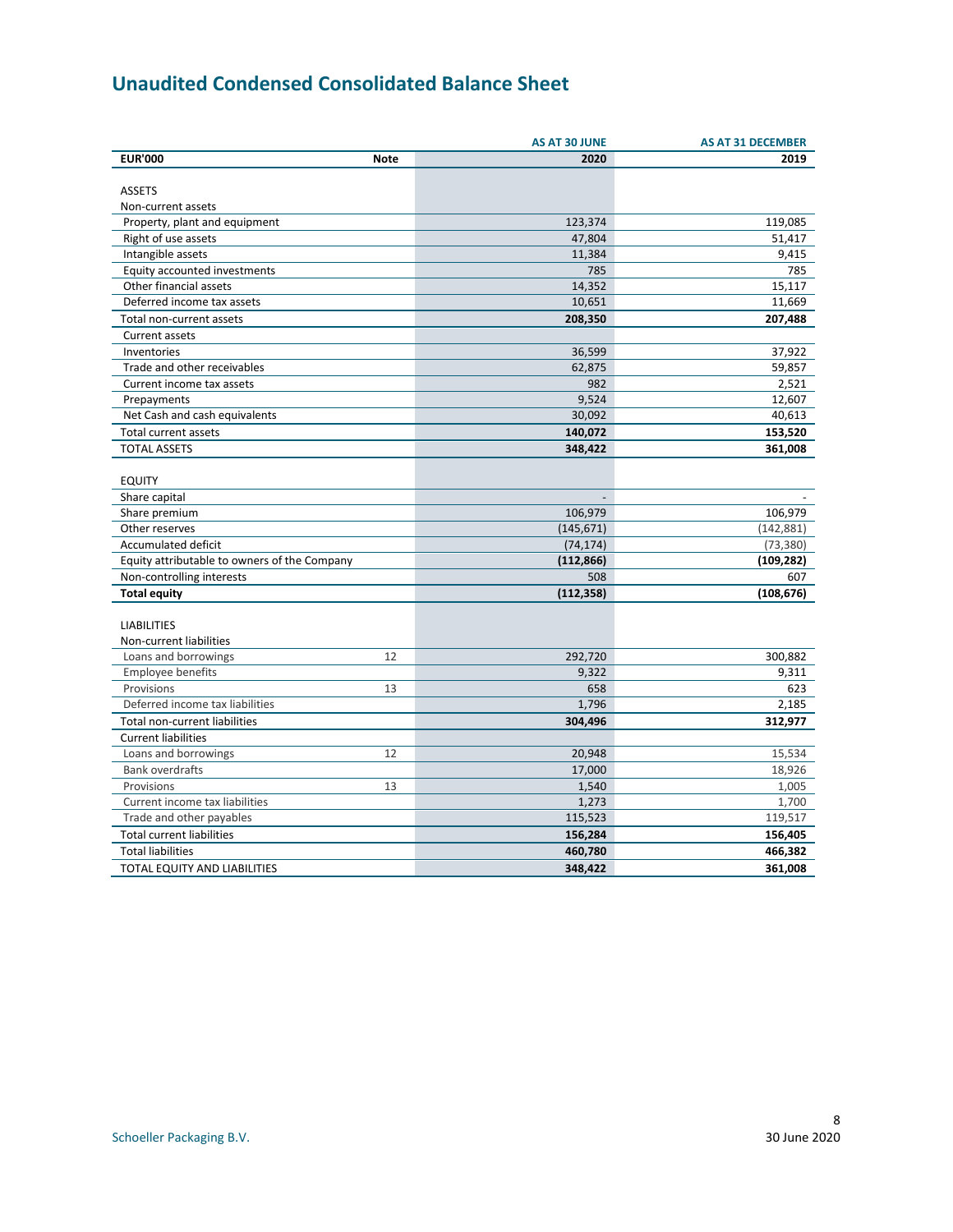# <span id="page-9-0"></span>**Unaudited Condensed Consolidated Statement of Changes in Equity**

| <b>EUR'000</b>                           | Share<br>capital         | Share<br>premium         | Other<br>reserves | Accumulated<br>deficit   | Total      | Non-<br>controlling<br>interest | <b>Total</b><br>equity |
|------------------------------------------|--------------------------|--------------------------|-------------------|--------------------------|------------|---------------------------------|------------------------|
|                                          |                          |                          |                   |                          |            |                                 |                        |
| Balance as at 1 January 2020             |                          | 106.979                  | (142, 881)        | (73, 380)                | (109, 282) | 607                             | (108, 676)             |
| Loss for the period                      | -                        |                          |                   | (794)                    | (794)      | (26)                            | (820)                  |
| Foreign currency translation differences |                          | $\overline{\phantom{0}}$ | (2,790)           | $\overline{\phantom{a}}$ | (2,790)    | (73)                            | (2,863)                |
| - foreign operations; net of income tax  |                          |                          |                   |                          |            |                                 |                        |
| Total comprehensive loss for the year    |                          | $\overline{\phantom{a}}$ | (2,790)           | (794)                    | (3,584)    | (99)                            | (3,683)                |
| Balance as at 30 June 2020               | $\overline{\phantom{0}}$ | 106.979                  | (145, 671)        | (74, 174)                | (112, 866) | 508                             | (112, 358)             |

| <b>EUR'000</b>                                                                      | Share<br>capital         | Share<br>premium | <b>Other</b><br>reserves | Accumulated<br>deficit | Total      | Non-<br>controlling<br>interest | Total<br>equity |
|-------------------------------------------------------------------------------------|--------------------------|------------------|--------------------------|------------------------|------------|---------------------------------|-----------------|
|                                                                                     |                          |                  |                          |                        |            |                                 |                 |
| Balance as at 1 January 2019                                                        | ۰.                       | 106.979          | (145, 268)               | (60, 820)              | (99, 108)  | 515                             | (98,593)        |
| Profit/(loss) for the year                                                          | $\overline{\phantom{0}}$ | -                | $\overline{\phantom{m}}$ | (5, 524)               | (5,524)    | (86)                            | (5,610)         |
| Foreign currency translation differences<br>- foreign operations; net of income tax |                          |                  | 332                      |                        | 333        |                                 | 337             |
| Total comprehensive loss for the year                                               | ٠                        | ٠                | 332                      | (5, 524)               | (5, 192)   | (82)                            | (5,273)         |
| Balance as at 30 June 2019                                                          | ٠                        | 106.979          | (144, 936)               | (66, 344)              | (104, 300) | 434                             | (103, 866)      |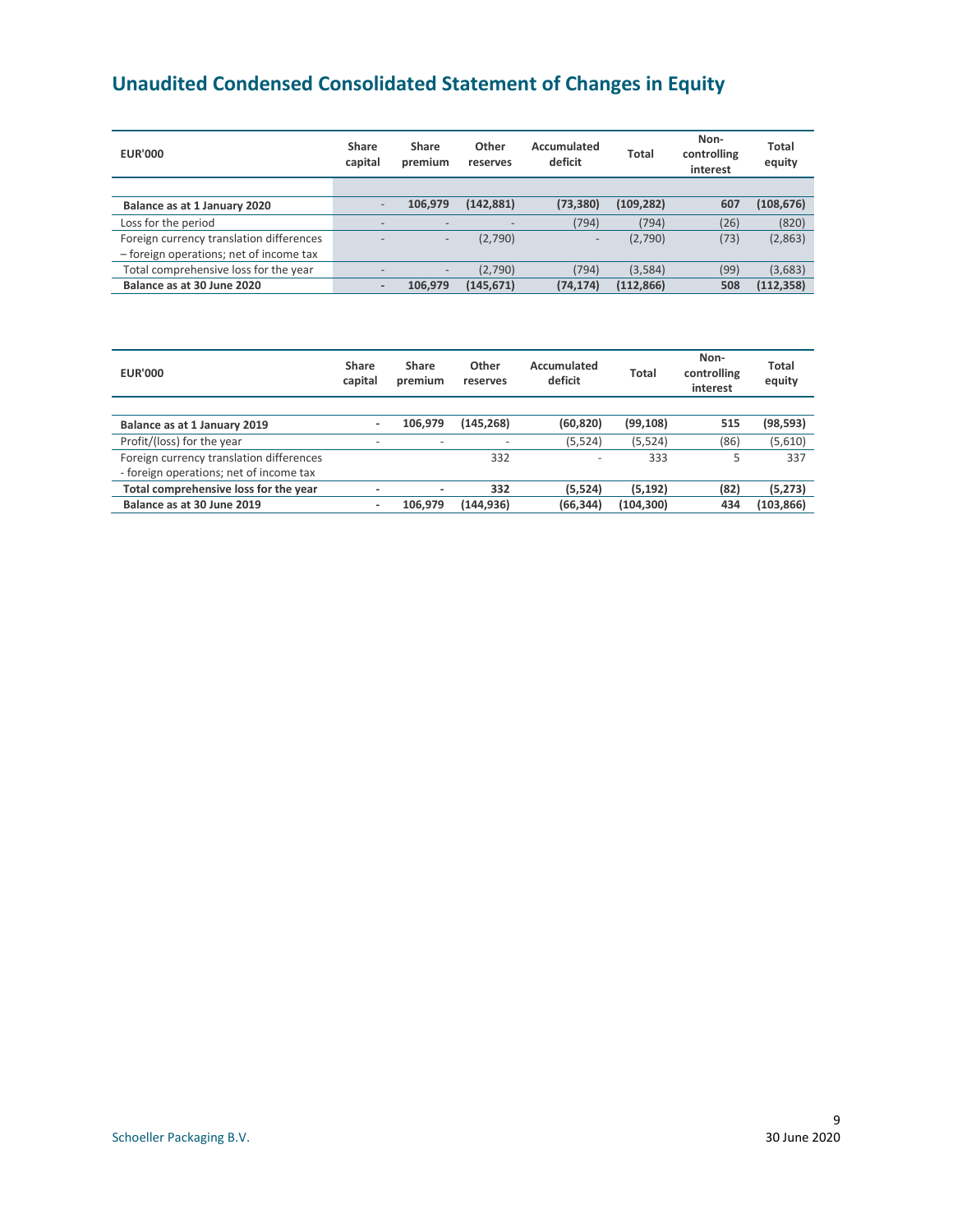# <span id="page-10-0"></span>**Unaudited Condensed Consolidated Statement of Cash Flows**

|                                                                      |           | <b>THREE MONTHS ENDED 30 JUNE</b> | <b>SIX MONTHS ENDED 30 JUNE</b> |           |  |
|----------------------------------------------------------------------|-----------|-----------------------------------|---------------------------------|-----------|--|
| <b>EUR'000</b>                                                       | 2020      | 2019                              | 2020                            | 2019      |  |
| Profit (loss) for the period                                         | 2,898     | 1,564                             | (820)                           | (5,610)   |  |
| Adjustments for:                                                     |           |                                   |                                 |           |  |
| Depreciation and impairment                                          | 8,715     | 6,932                             | 16,891                          | 16,274    |  |
| Amortisation and impairment                                          | 435       | 470                               | 893                             | 910       |  |
| Profit on sale of property, plant and<br>equipment                   | (24)      | (18)                              | 8                               | (126)     |  |
| Net finance costs                                                    | 5,772     | 6,684                             | 10,311                          | 13,867    |  |
| Tax expense                                                          | 1,356     | 813                               | 1,458                           | 1,047     |  |
| Share in result of equity accounted                                  |           |                                   |                                 |           |  |
| investments                                                          |           |                                   | 10                              |           |  |
| Change in:                                                           |           |                                   |                                 |           |  |
| Inventories                                                          | 6,942     | 934                               | 1,018                           | (7,964)   |  |
| Trade and other receivables                                          | (14, 420) | (12,070)                          | (3, 545)                        | (8,000)   |  |
| Prepayments and accrued income                                       | 283       | (799)                             | 2,268                           | (698)     |  |
| Trade and other payables                                             | 6,059     | 3,840                             | (2, 301)                        | (4,604)   |  |
| Provisions and employee benefits                                     | 302       | (635)                             | 548                             | (1, 173)  |  |
| Cash generated from operations                                       | 18,319    | 7,714                             | 26,739                          | 3,922     |  |
| Interest received                                                    | 34        | 5                                 | 84                              | 23        |  |
| Interest paid                                                        | (9,822)   | (10,059)                          | (10, 776)                       | (11, 136) |  |
| Income tax paid                                                      | 468       | (306)                             | 186                             | (1, 478)  |  |
| Net cash inflow (outflow) from operating                             | 9,000     | (2,646)                           | 16,233                          | (8,668)   |  |
| activities                                                           |           |                                   |                                 |           |  |
| Cash flows from investing activities                                 |           |                                   |                                 |           |  |
| Proceeds from sale of property, plant and                            | 59        | 127                               | 27                              | 259       |  |
| equipment                                                            |           |                                   |                                 |           |  |
| Long term loans receivable granted                                   |           | (424)                             |                                 | (882)     |  |
| Long term loans receivable collected                                 | 420       |                                   | 372                             |           |  |
| Acquisition of property, plant and<br>equipment                      | (3, 499)  | (11, 284)                         | (15, 850)                       | (15, 642) |  |
| Acquisition of intangible assets                                     | (1,200)   | (894)                             | (2,867)                         | (1,675)   |  |
| Net cash inflow (outflow) from investing<br>activities               | (4, 220)  | (12, 475)                         | (18, 317)                       | (17, 940) |  |
| Cash flows from financing activities                                 |           |                                   |                                 |           |  |
| Payment of transaction costs related to                              | (1)       | (20)                              | (483)                           | (11)      |  |
| loans and borrowings                                                 |           |                                   |                                 |           |  |
| Proceeds from borrowings                                             | 2,820     | 1,390                             | 3,684                           | 9,740     |  |
| Repayment of borrowings                                              | (690)     | (1,790)                           | (1, 532)                        | (2,013)   |  |
| Payment of lease liabilities                                         | (3,955)   | (3, 389)                          | (7,780)                         | (7, 119)  |  |
| Net cash inflow (outflow) from financing<br>activities               | (1,826)   | (3,809)                           | (6, 110)                        | 597       |  |
| Net change in cash and cash equivalents                              | 2,955     | (18, 931)                         | (8, 193)                        | (26, 012) |  |
| Cash and cash equivalents at beginning of<br>period                  | 10,091    | 1,710                             | 21,687                          | 8,634     |  |
| Effect of exchange rate fluctuations on cash<br>and cash equivalents | 46        | (113)                             | (401)                           | 44        |  |
| Cash and cash equivalents at end of period                           | 13,092    | (17, 334)                         | 13,092                          | (17, 334) |  |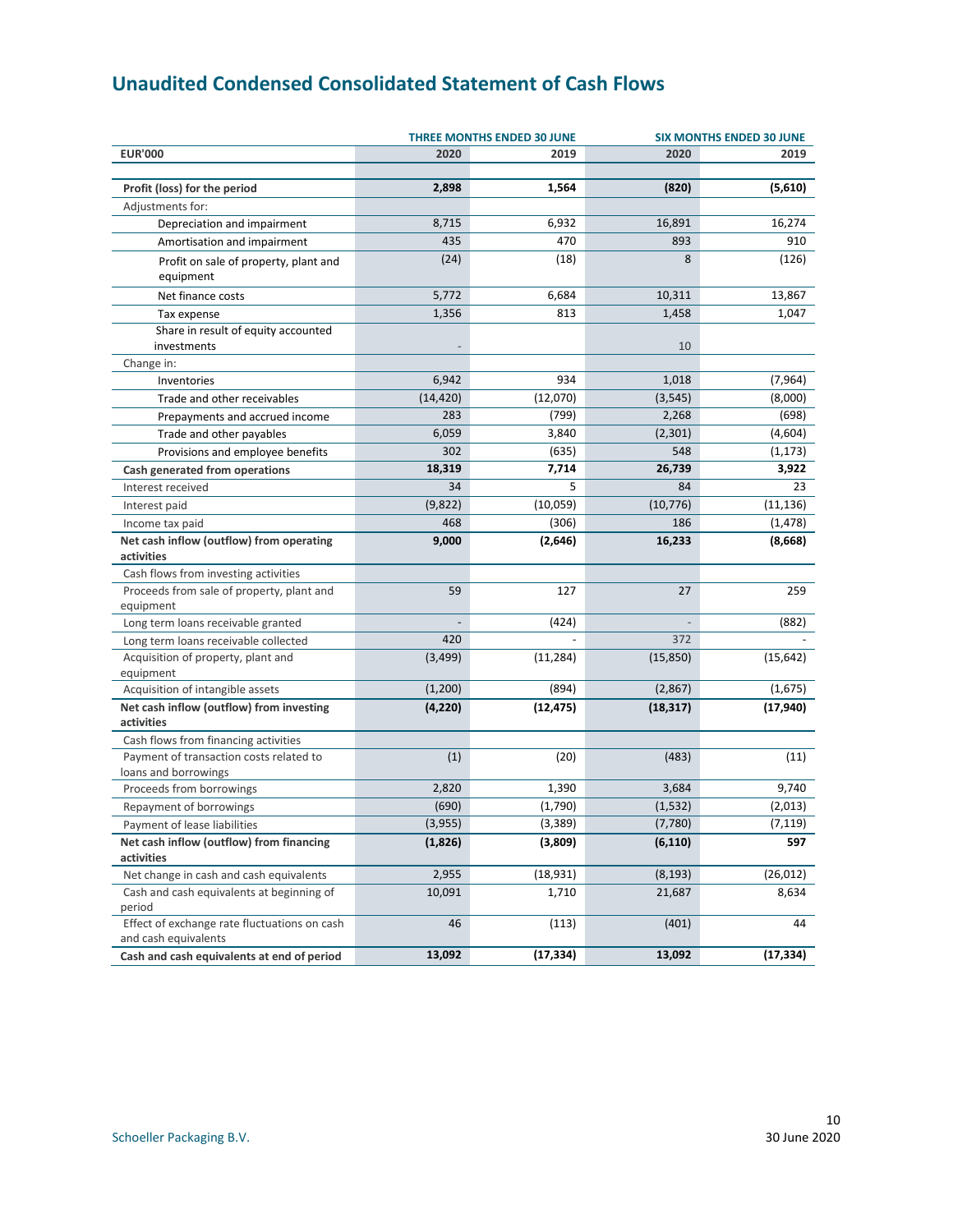### <span id="page-11-0"></span>**Notes to the Unaudited Interim Condensed Consolidated Financial Statements**

#### **1. General information**

SCHOELLER PACKAGING B.V. ("SP" or "the Company") is a company limited by shares incorporated and domiciled in the Netherlands, having its statutory seat in Amsterdam. The address of the Company's registered office is Taurusavenue 35, 2132 LS, Hoofddorp. Schoeller Packaging B.V. was incorporated on 25 October 2019.

Schoeller Packaging B.V. was established on 30 September 2019 and is registered with the Dutch Commercial Register under number 75962357. The Company received the shares in Schoeller Allibert Group B.V. as part of a share premium contribution from Schoeller Packaging Holding B.V. After this transaction, Schoeller Allibert Group B.V. is a wholly owned subsidiary of the Company.

Because the Company did not exist prior to 30 September 2019, no consolidated financial information was prepared by the Company for the period before that date. The financial information before 30 September 2019 was derived from the consolidated financial statements of Schoeller Allibert Group B.V. and its direct and indirect subsidiaries. The Company is the continuation of the operations of Schoeller Allibert Group B.V. as the business is transferred to the Company in common control transaction. This transaction was primarily created to facilitate the refinancing of the Senior Secured Notes.

Schoeller Packaging B.V. is a wholly owned subsidiary of Schoeller Packaging Holding B.V., a company incorporated in the Netherlands that is owned 70% by BCP IV RTP Holdings Ltd., ultimately 100% held by Brookfield Asset Management Inc., and 30% by Schoeller Industries B.V., a company incorporated in the Netherlands that is active in supply chain systems. Brookfield Asset Management Inc. has a 52% voting interest in the business, which provides them control. Accordingly, Brookfield Asset Management Inc. consolidates the business for their financial reporting purposes.

The Company and its direct and indirect subsidiaries are collectively referred to as the "Group", and individually as "Group entities". The Group is primarily involved in developing, producing and selling plastic returnable transport packaging solutions.

#### **2. Basis of Preparation**

The interim financial information for the second quarter ended 30 June 2020 has been prepared on a going concern basis and in accordance with IAS 34 'Interim financial reporting' as adopted by the European Union. The interim condensed consolidated financial statements are presented in in euros and rounded to the nearest thousand, unless otherwise stated. The interim condensed consolidated financial statements do not include all the information and disclosures required in the complete set of annual financial statements and should be read in conjunction with the audited Annual Report of Schoeller Packaging B.V.for the year ended 31 December 2019, which have been prepared in accordance with International Financial Reporting Standards as adopted by the European Union (IFRS).

#### **3. Going concern**

In the first half of 2020, the Group increased its revenue and operating profit by EUR 13 million and EUR 2.8 million, the Group has recorded a net loss for first half of 2020 of EUR 0.8 million, an improvement of EUR 4.8 million versus prior year. However, the group still has a negative working capital of EUR 7.8 million and negative equity of EUR 112.4 million which should be carefully considered when considering the entity's ability to continue as a going concern. In spite of this, the Group has taken several measures and has reported improvements in its performance that will ensure the Company's future.

During the first half of 2020, the Group generated a net cash inflow from operating activities of EUR 18.4 million (YTD June 2019: EUR 8.7 million outflow). The Group has a stable financing structure with a solid cash position as at 30 June 2020, access to a EUR 30 million credit facility and senior secured notes due in 2024. Furthermore, the Group has access to a committed credit facility of up to EUR 65 million from its shareholder Brookfield, subject to shareholder consent, of which EUR 7.6 million was drawn as of Q2 2020.

During the past years the Group has seen significant levels of capital expenditure focused on product innovation. These innovations have resulted in new product launches that have contributed to the revenue in the first half of 2020 with further growth potential in the coming years.

Based on the above mentioned facts, Management of the Group believes that the application of the going concern assumption for the Q2 2020 consolidated financial statements is appropriate.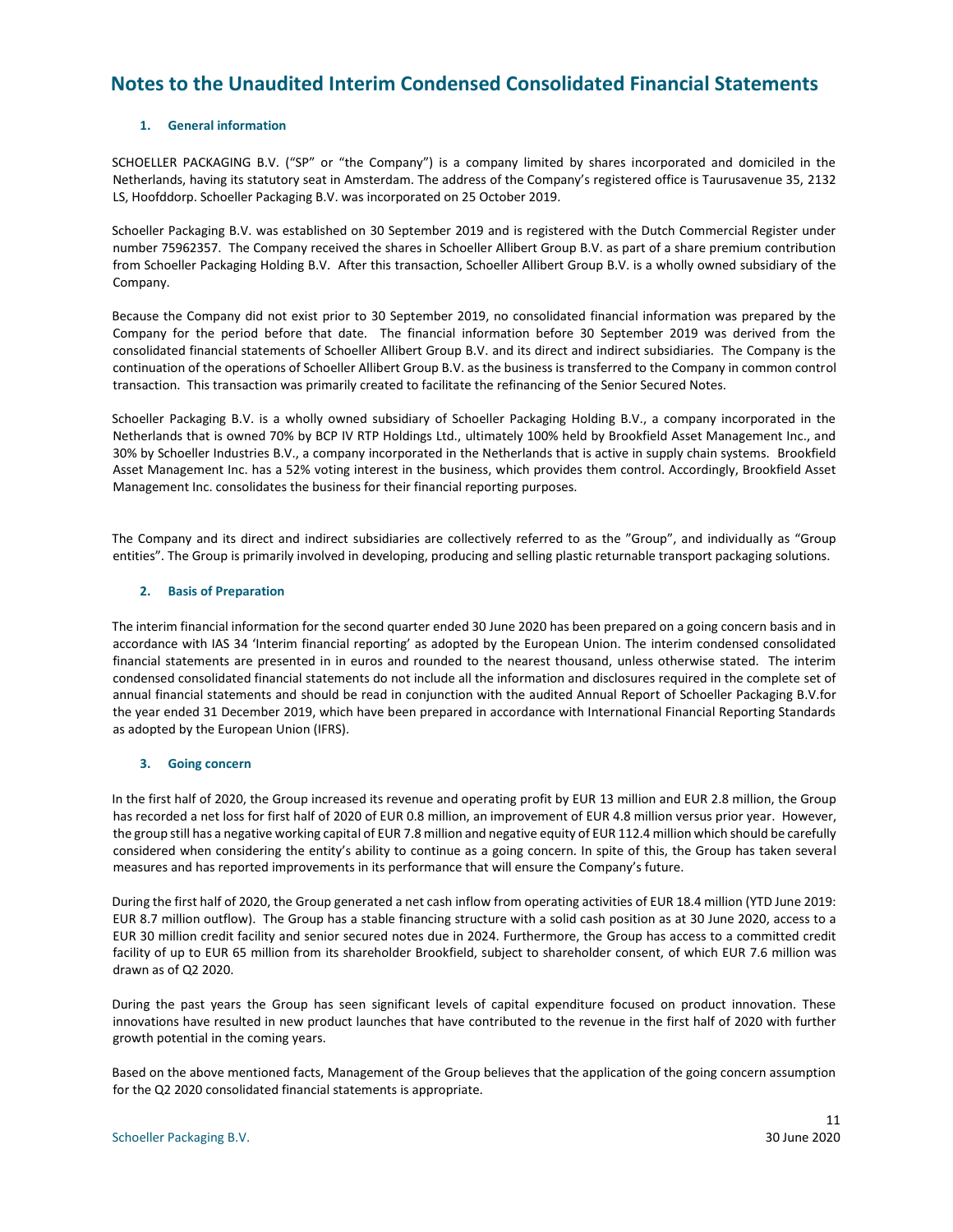#### **4. Auditor involvement**

The content of this interim financial report has not been audited by our external auditor Deloitte.

#### **5. Accounting policies**

The accounting policies applied are consistent with those applied in the audited Annual Report 2019 of Schoeller Packaging B.V., except for the adoption of new and amended standards.

#### Other standards and interpretations

There are no other standards that are not yet effective and that would be expected to have a material impact on the entity in the current or future reporting periods and on foreseeable future transactions.

#### **6. Critical accounting estimates and judgments**

The preparation of condensed consolidated interim financial statements in accordance with generally accepted accounting principles under IAS 34 requires the Group to make estimates, judgments and assumptions that may affect the reported amounts of assets, liabilities, revenue and expenses and the disclosure of contingent assets and liabilities in the condensed consolidated interim financial statements. Estimates and judgments are continually evaluated and are based on historical experience and other factors, including expectations of future events that are believed to be reasonable under the circumstances.

The resulting accounting estimates will, by definition, rarely equal the related actual results. Actual results may differ significantly from these estimates, the effect of which is recognized in the period in which the facts that give rise to the revision become known.

In preparing these Second Quarter condensed consolidated interim financial statements, the significant judgments made by the Management in applying the Group's accounting policies and the key sources of estimation uncertainty, were the same as those that applied to the audited Annual Report 2019 of Schoeller Packaging B.V.

#### **7. Financial risk management**

The Group's operations and financial results are subject to various risks and uncertainties that could adversely affect its business, financial position, results of operations and cash flows. The Group's risk management objectives and policies are consistent with those disclosed in the audited Annual Report 2019 of Schoeller Packaging B.V.

The Group operates internationally and generates foreign currency exchange risks arising from future commercial transactions, recognized assets and liabilities, investments and divestments in foreign currencies other than the Euro, the Group's reporting currency. The main exchange rates are shown below:

|               |                | 2020               |                  |         | 2019               |                  |
|---------------|----------------|--------------------|------------------|---------|--------------------|------------------|
|               | June           | <b>Three Month</b> | <b>Six Month</b> | June    | <b>Three Month</b> | <b>Six Month</b> |
|               | <b>Closing</b> | Average            | Average          | Closing | Average            | Average          |
| British pound | 0.9124         | 0.8937             | 0.8766           | 0.8965  | 0.8761             | 0.8761           |
| US dollar     | 1.1198         | 1.1068             | 1.1031           | 1.1380  | 1.1246             | 1.1334           |
| Swiss franc   | 1.0651         | 1.0643             | 1.0637           | 1.1105  | 1.1234             | 1.1279           |

Revenues and expenses are translated to Euro at the average exchange rate for the applicable period for inclusion in the condensed consolidated interim financial statements. The business generates substantial revenues, expenses and liabilities in jurisdictions outside the Euro zone.

For the six months ended 30 June 2020, approximately 68% of revenue was generated by operations inside the Euro zone. Consequently the translation risk of non-Euro results to the Euro is the most significant currency risk. Currency fluctuations of especially the US dollar and British pound could materially affect the consolidated Group results. Translation risks of non-Euro equity positions in the Group are not hedged.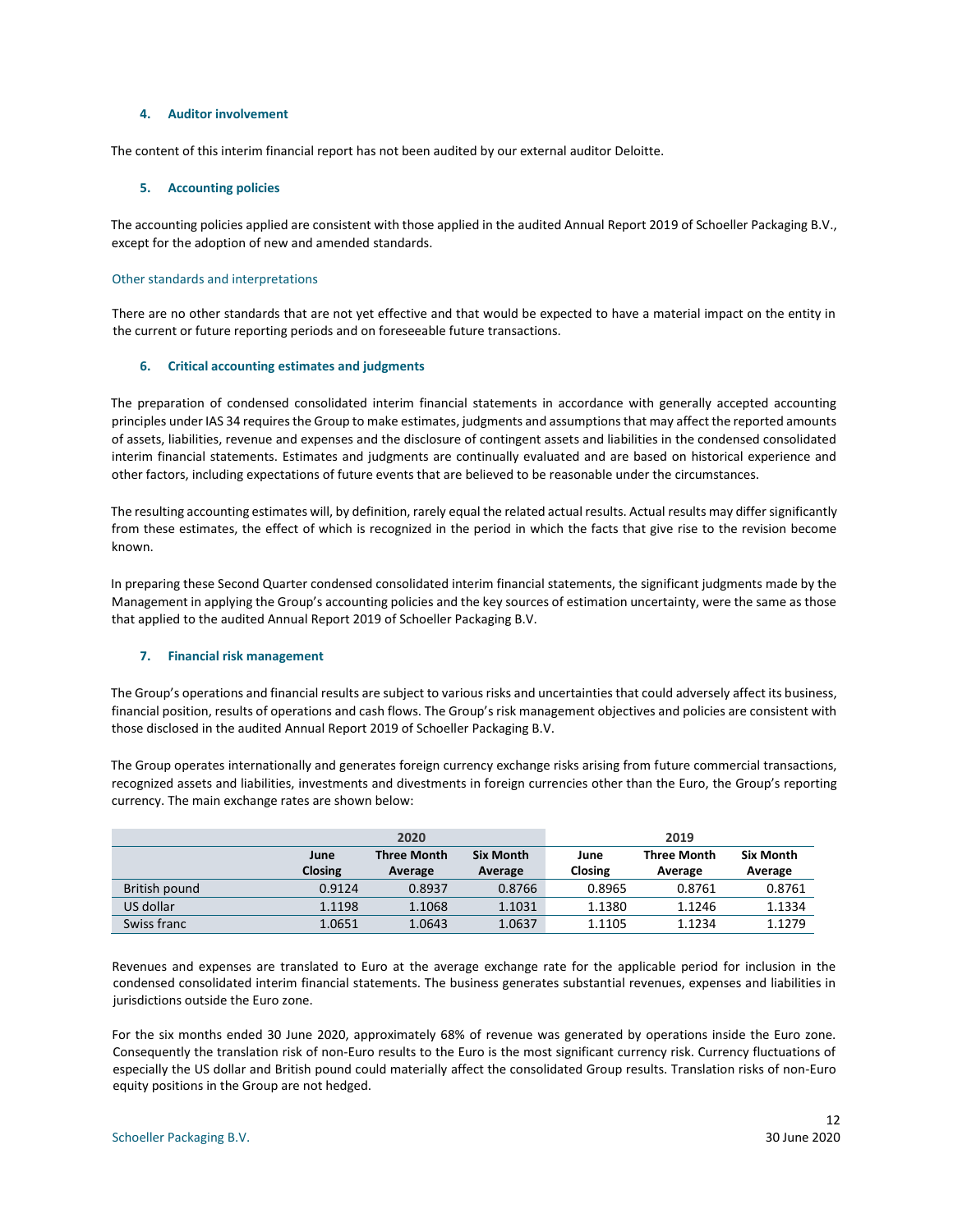The Group's companies are also exposed to foreign currency transactional risks on revenues and expenses that are denominated in a currency other than the respective functional currencies of the Group's entities. The Group tries to mitigate the risks of transactional currency exposures by natural hedges. The Group may use forward exchange contracts or currency swaps to hedge forecasted foreign exchange cash flow transactions.

#### **8. Revenue**

|                   |         | <b>SIX MONTHS ENDED 30 JUNE</b> |         |         |
|-------------------|---------|---------------------------------|---------|---------|
| <b>EUR'000</b>    | 2020    | 2019                            | 2020    | 2019    |
|                   |         |                                 |         |         |
| Sales of goods    | 123.304 | 122.894                         | 231.360 | 222,634 |
| Services rendered | 12.673  | 12.999                          | 26.579  | 22,308  |
| Revenue           | 135,976 | 135.893                         | 257,938 | 244.942 |

#### **9. Segment Information**

The Board of Directors ("BoD"), comprised of executive and non-executive directors, are responsible for allocating resources and assessing performance of the operating segments. This BoD has been identified as the chief operating decision-maker that makes strategic decisions. The operating segments are based on the information reviewed by the Board of Directors for the purposes of allocating resources and assessing performance.

The BoD considers the business primarily from a geographic perspective. The production and sale of Returnable Transit Packaging ("RTP") products' performance per region, also called the Manufacturing business is key. Smaller segments that are not meeting the aggregation criteria or individual reporting thresholds are all reported in "All Other Segments".

Sales between segments are carried out at arm's length. The revenue from external parties reported to the Board of Directors is measured in a manner consistent with that in the statement of profit or loss.

Due to the fact that no balance sheet measures per operating segment are included in the information regularly reviewed by the BoD, no measures on assets per segment are disclosed in First Quarter condensed consolidated interim financial statements.

The segment results for the three months ended 30 June 2020 and 2019 are as follows:

|                                       |                 |          |          |            | <b>THREE MONTHS ENDED 30 JUNE 2020</b> |                     |          |  |
|---------------------------------------|-----------------|----------|----------|------------|----------------------------------------|---------------------|----------|--|
| <b>EUR'000</b>                        | <b>Northern</b> | Central  | Southern | <b>USA</b> | All other                              | <b>Eliminations</b> | Total    |  |
|                                       | Europe          | Europe   | Europe   |            | <b>Segments</b>                        |                     |          |  |
| Total segment revenue                 | 41,368          | 58,460   | 33,445   | 13,388     | 11,637                                 | (22,051)            | 135,976  |  |
| Inter-segment revenue                 | (8,581)         | (7, 272) | (6, 198) |            |                                        | 22,051              |          |  |
| Total revenue from external customers | 32,787          | 51,188   | 27,246   | 13,388     | 11,367                                 | $\blacksquare$      | 135,976  |  |
|                                       |                 |          |          |            |                                        |                     |          |  |
| Operating result                      | 3,642           | 3,058    | 925      | (316)      | 1,829                                  |                     | 9,138    |  |
| Net finance cost                      |                 |          |          |            |                                        |                     | 10       |  |
| Net finance cost                      |                 |          |          |            |                                        |                     | (4, 875) |  |
| Income tax expense                    |                 |          |          |            |                                        |                     | (1, 355) |  |
| Profit (loss) for the period          |                 |          |          |            |                                        |                     | 2,898    |  |

|                                       |                 |          |          |            | <b>THREE MONTHS ENDED 30 JUNE 2019</b> |                     |              |  |  |
|---------------------------------------|-----------------|----------|----------|------------|----------------------------------------|---------------------|--------------|--|--|
| <b>EUR'000</b>                        | <b>Northern</b> | Central  | Southern | <b>USA</b> | All other                              | <b>Eliminations</b> | <b>Total</b> |  |  |
|                                       | Europe          | Europe   | Europe   |            | <b>Segments</b>                        |                     |              |  |  |
|                                       |                 |          |          |            |                                        |                     |              |  |  |
| Total segment revenue                 | 33,523          | 62,610   | 42,448   | 11,099     | 14,540                                 | (28, 328)           | 135,893      |  |  |
| Inter-segment revenue                 | (8, 150)        | (10,059) | (8,042)  | (131)      | (1,946)                                | 28,328              |              |  |  |
| Total revenue from external customers | 25,373          | 52,552   | 34,307   | 10,968     | 12,594                                 | -                   | 135,893      |  |  |
|                                       |                 |          |          |            |                                        |                     |              |  |  |
| Operating result                      | 1.017           | 3,079    | 4,317    | (1,761)    | 2,104                                  | ۰.                  | 8,756        |  |  |
| Net finance cost                      |                 |          |          |            |                                        |                     | (6, 379)     |  |  |
| Income tax expense                    |                 |          |          |            |                                        |                     | (813)        |  |  |
| Profit (loss) for the period          |                 |          |          |            |                                        |                     | 1,564        |  |  |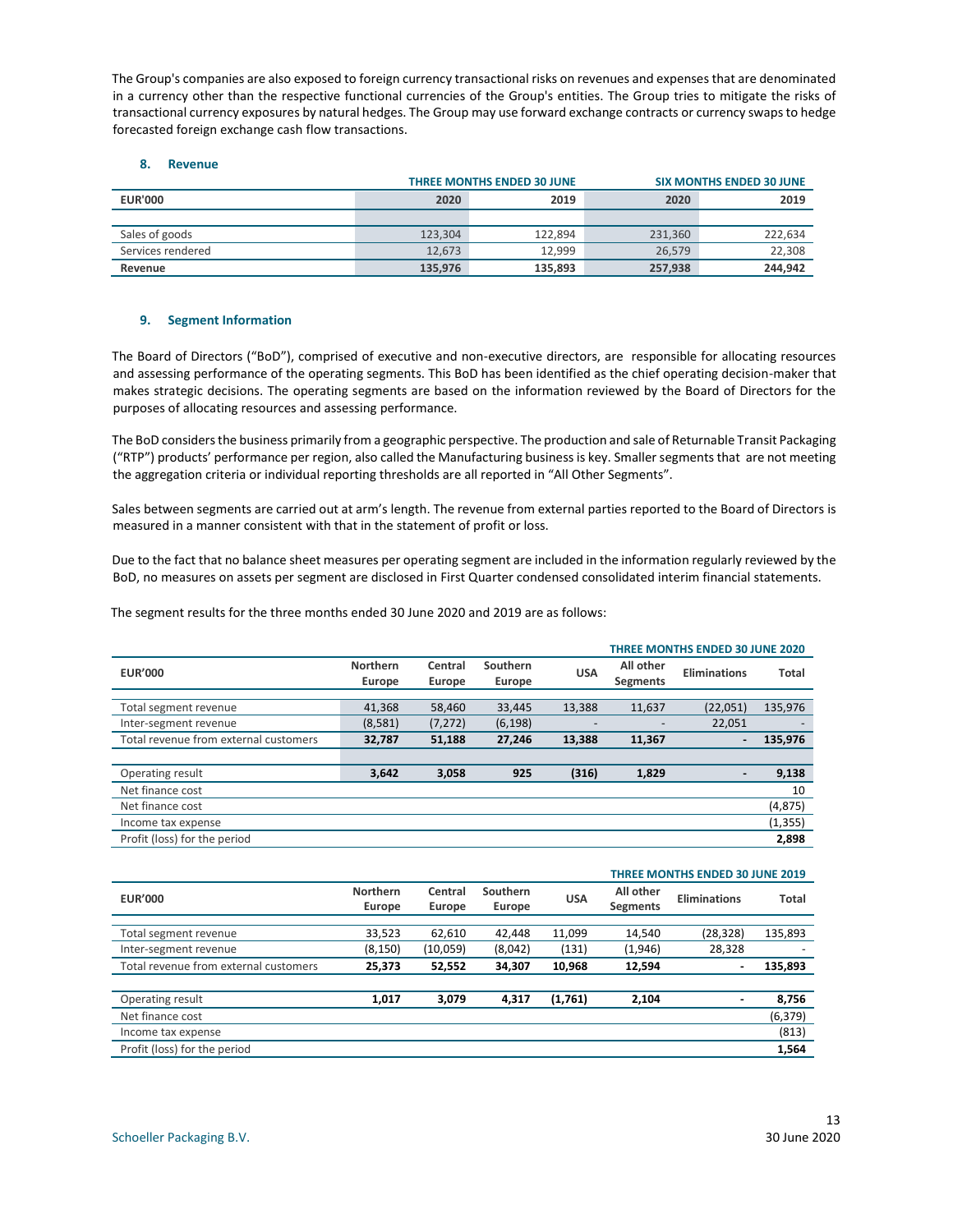|                                       | <b>SIX MONTHS ENDED 30 JUNE 2020</b> |          |           |            |                 |                          |              |
|---------------------------------------|--------------------------------------|----------|-----------|------------|-----------------|--------------------------|--------------|
|                                       | <b>Northern</b>                      | Central  | Southern  |            | All other       |                          |              |
| <b>EUR'000</b>                        | Europe                               | Europe   | Europe    | <b>USA</b> | <b>Segments</b> | <b>Eliminations</b>      | <b>Total</b> |
|                                       |                                      |          |           |            |                 |                          |              |
| Total segment revenue                 | 77,700                               | 114,204  | 63,626    | 26,277     | 27,379          | (51, 247)                | 257,938      |
| Inter-segment revenue                 | (18, 744)                            | (12,502) | (14, 654) | (100)      | (5, 248)        | 51,247                   |              |
| Total revenue from external customers | 58,956                               | 101,703  | 48,972    | 26,176     | 22,131          | $\overline{\phantom{0}}$ | 257,938      |
|                                       |                                      |          |           |            |                 |                          |              |
| Operating result                      | 4,321                                | 6,521    | (279)     | 928        | 80              | $\overline{\phantom{0}}$ | 11,411       |
| Other                                 |                                      |          |           |            |                 |                          | (10)         |
| Net finance cost                      |                                      |          |           |            |                 |                          | (10, 764)    |
| Income tax expense                    |                                      |          |           |            |                 |                          | (1, 458)     |
| Profit (loss) for the period          |                                      |          |           |            |                 |                          | (820)        |

|                                       | <b>SIX MONTHS ENDED 30 JUNE 2019</b> |           |           |            |                 |                     |           |
|---------------------------------------|--------------------------------------|-----------|-----------|------------|-----------------|---------------------|-----------|
| <b>EUR'000</b>                        | <b>Northern</b>                      | Central   | Southern  |            | All other       | <b>Eliminations</b> | Total     |
|                                       | Europe                               | Europe    | Europe    | <b>USA</b> | <b>Segments</b> |                     |           |
|                                       |                                      |           |           |            |                 |                     |           |
| Total segment revenue                 | 65,922                               | 72,455    | 111,615   | 17.541     | 28,105          | (50,696)            | 244,942   |
| Inter-segment revenue                 | (16,087)                             | (15, 275) | (15, 546) | (131)      | (3,657)         | 50,696              |           |
| Total revenue from external customers | 49,836                               | 57,180    | 96,068    | 17.410     | 24,448          | ۰.                  | 244,942   |
|                                       |                                      |           |           |            |                 |                     |           |
| Operating result                      | 1,553                                | 5,480     | 3,976     | (1,960)    | (468)           |                     | 8,582     |
| Net finance cost                      |                                      |           |           |            |                 |                     | (13, 146) |
| Income tax expense                    |                                      |           |           |            |                 |                     | (1,047)   |
| Profit (loss) for the period          |                                      |           |           |            |                 |                     | (5,611)   |

#### **10. Net finance cost**

|                                          |          | <b>THREE MONTHS ENDED 30 JUNE</b> |           | <b>SIX MONTHS ENDED 30 JUNE</b> |
|------------------------------------------|----------|-----------------------------------|-----------|---------------------------------|
| <b>EUR'000</b>                           | 2020     | 2019                              | 2020      | 2019                            |
|                                          |          |                                   |           |                                 |
| Interest income on loans and receivables | 34       | 4                                 | 84        | 23                              |
| Net foreign exchange gain                | 1,191    | 574                               | 1,521     | 15                              |
| Finance income                           | 1,226    | 578                               | 1,605     | 38                              |
|                                          |          |                                   |           |                                 |
| Interest expense on borrowings           | (4,871)  | (5,097)                           | (9, 913)  | (9,839)                         |
| Amortisation deferred financing fees     | (604)    | (977)                             | (1, 265)  | (1,954)                         |
| Other financial expenses                 | (626)    | (883)                             | (1, 191)  | (1, 391)                        |
| Finance expense                          | (6, 101) | (6,957)                           | (12, 369) | (13, 184)                       |
|                                          |          |                                   |           |                                 |
| Net finance expense                      | (4, 875) | (6, 379)                          | (10, 764) | (13, 146)                       |

Net finance expense for the three months ended 30 June 2020 was EUR 4,875 thousand (expense for the three months ended 30 June 2019: EUR 6,379 thousand). Higher foreign exchange gains is the main driver of this decrease.

The net foreign exchange results are mainly attributable to the fluctuations of the Euro against the US dollar, British pound, Swiss franc and Swedish krona. Finance expenses are higher as a result of, among other things, interest on IFRS 16 liability and the Shareholder loan.

#### **11. Income tax expense**

Income tax expense/income is recognized based on management's estimate of the average annual income tax rate expected for the full financial year. The total income tax expense for the six months ended 30 June 2020 amounted EUR 1,355 thousand (six months ended 30 June 2019 income tax expense: EUR 813 thousand).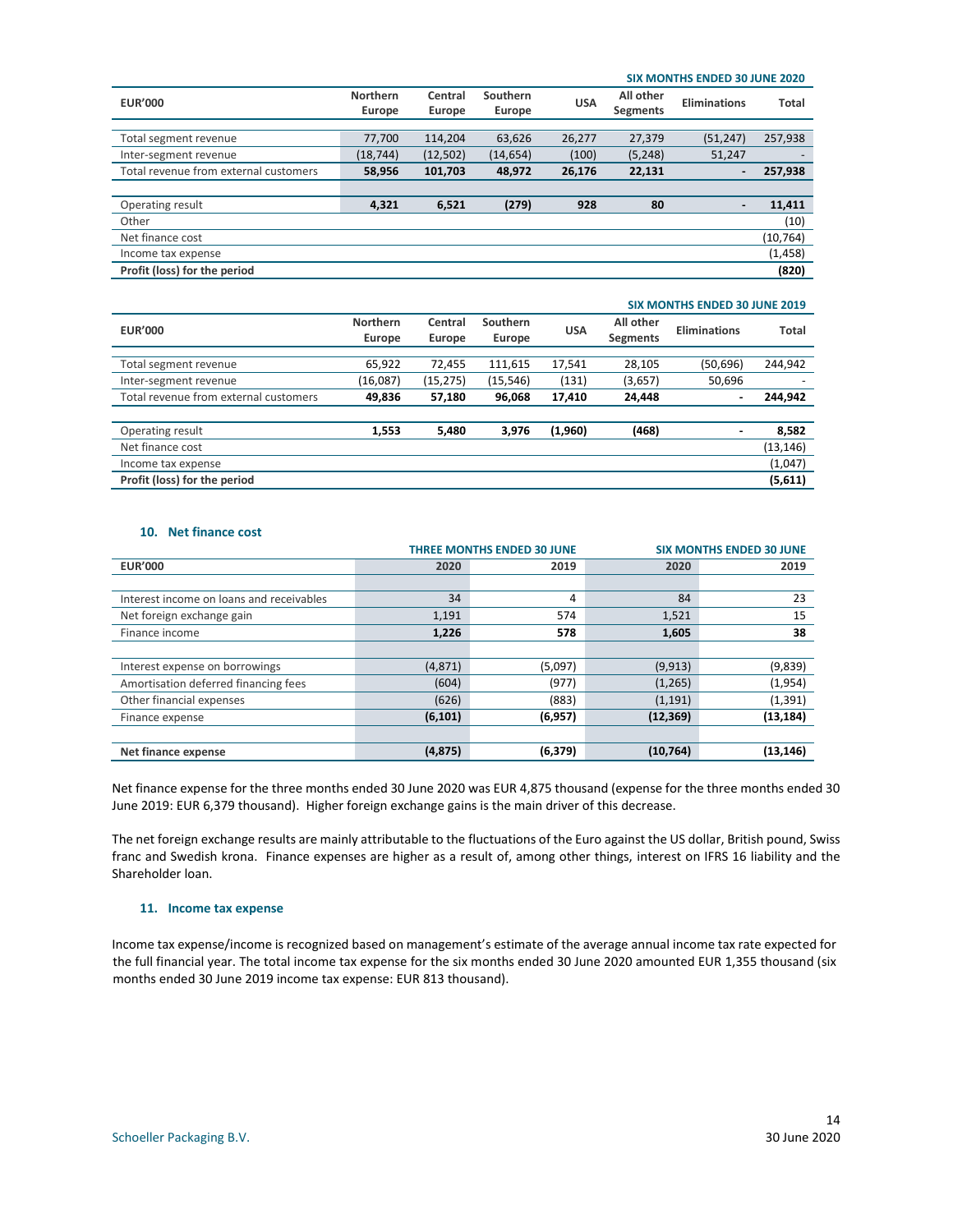#### **12. Loans and borrowings and Bank Overdraft**

The carrying amounts of loans and borrowings are as follows:

|                                       |         |             | <b>AS AT 30 JUNE</b> |                |             | <b>AS AT 31 DECEMBER</b> |
|---------------------------------------|---------|-------------|----------------------|----------------|-------------|--------------------------|
|                                       |         |             | 2020                 |                |             | 2019                     |
| <b>EUR'000</b>                        | Current | Non-current | <b>Total</b>         | Current        | Non-current | <b>Total</b>             |
|                                       |         |             |                      |                |             |                          |
| Senior secured note                   |         | 250.000     | 250,000              |                | 250,000     | 250,000                  |
| Deferred financing costs              |         | (6, 487)    | (6, 487)             |                | (7,038)     | (7,038)                  |
| Senior secured note at amortised cost |         | 243,513     | 243,513              | $\blacksquare$ | 242,962     | 242,962                  |
| Other credit institutions*            | 1,716   | 21,788      | 23,504               | 1,369          | 20,279      | 21,648                   |
| Lease liabilities                     | 19,273  | 27,419      | 46,692               | 14,167         | 37,909      | 52,077                   |
| Deferred financing costs              | (41)    |             | (41)                 | (3)            | (269)       | (272)                    |
| Total loans and borrowings            | 20,948  | 292,720     | 313,668              | 15,534         | 300,882     | 316,416                  |
|                                       |         |             |                      |                |             |                          |

\* Figure includes accrued interest

#### Movements during the period

#### Senior Secured Notes and the Guarantors

On 25 October 2019, the Group issued EUR 250,000 thousand 6.375% Senior Secured Notes due in 2024. Interest on the Notes is paid semi-annually in arrears on 1 May and 1 November of each year and accrues at a rate equal to 6.375% per annum. The maturity date of the notes is 1 November 2024. The Notes are listed and permitted to deal with at The Channel Island Securities Exchange Authority Limited.

The Notes are the Group's general senior obligations and rank pari passu in right of payment with any existing and future obligations that are not subordinated in right of payment to the Notes, including the revolving credit facility. No financial covenants apply to the Notes unless a change of control occurs.

The Notes are guaranteed on a senior secured basis by some of the Group subsidiaries located in the Netherlands, the United Kingdom, France, Germany, Spain, Belgium and the United States (Guarantors) and are secured by first-ranking security interest over the same assets that secure the Revolving Credit Facility (collateral).

We or our affiliates may, at any time and from time to time, seek to retire or purchase our outstanding debt through cash purchases and/or exchanges for equity or debt, in open-market purchases, privately negotiated transactions or otherwise. Such repurchases or exchanges, if any, will be upon such terms and at such prices as we may determine, and will depend on prevailing market conditions, our liquidity requirements, contractual restrictions and other factors. The amounts involved may be material.

Total loans and borrowings decreased by EUR 2.7 million to EUR 313.7 million, mainly due to lower lease liabilities.

As at 30 June 2020, the Group had one revolving credit facility of EUR 30 million (31 December 2019: EUR 30 million). As at 30 June 2020, EUR 18.6 million was drawn against this credit facility (31 December 2019: EUR 5 million).

#### **13. Provisions**

| <b>EUR'000</b>                        | Restructuring            | <b>Claims</b>            | <b>Total</b> |
|---------------------------------------|--------------------------|--------------------------|--------------|
|                                       |                          |                          |              |
| As at 1 January 2020                  | 1,238                    | 390                      | 1,628        |
| Provisions made during the year*      | 51                       | 519                      | 571          |
| Provisions used during the year       | $\overline{\phantom{0}}$ | $\overline{\phantom{0}}$ |              |
| Provisions reversed during the year   | $\qquad \qquad$          | $\qquad \qquad -$        |              |
| Effect of movements in exchange rates | -                        |                          |              |
| As at 30 June 2020                    | 1,289                    | 909                      | 2,198        |
|                                       |                          |                          |              |
| Non-current                           | 658                      |                          | 658          |
| Current                               | 631                      | 909                      | 1,540        |
| <b>Total provisions</b>               | 1,289                    | 909                      | 2,198        |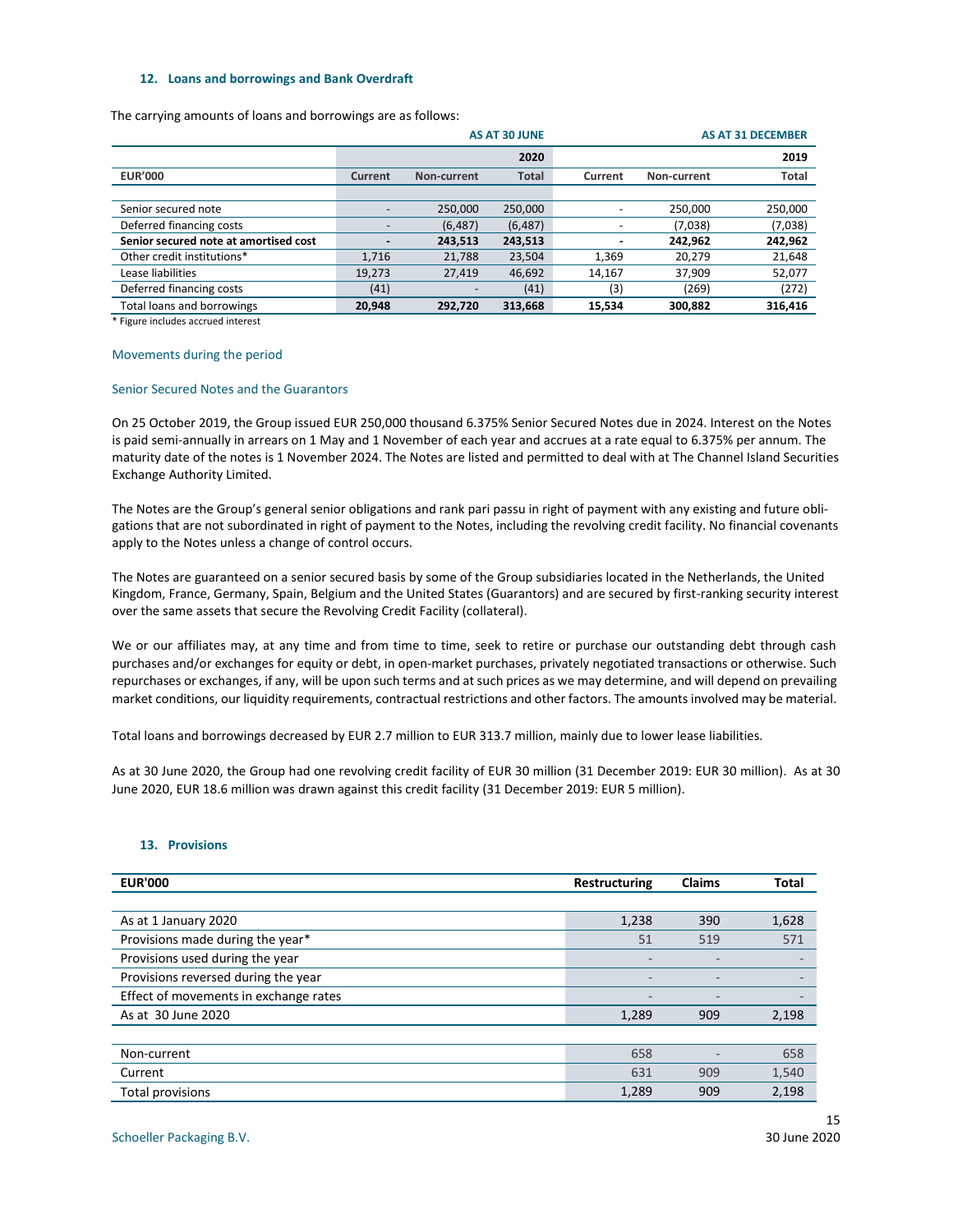| <b>EUR'000</b>                        | Restructuring | <b>Claims</b> | Total    |
|---------------------------------------|---------------|---------------|----------|
|                                       |               |               |          |
| As at 1 January 2019                  | 1,099         | 1,512         | 2,611    |
| Provisions made during the year       | 660           | 474           | 1,134    |
| Provisions used during the year       | (526)         | (1, 429)      | (1, 955) |
| Provisions reversed during the year   | -             | (200)         | (200)    |
| Effect of movements in exchange rates |               | 33            | 38       |
| As at 31 December 2019                | 1,238         | 390           | 1,628    |
|                                       |               |               |          |

| Non-current             | 623   | $\qquad \qquad$ | 623   |
|-------------------------|-------|-----------------|-------|
| Current                 | 615   | 390             | 1,005 |
| <b>Total provisions</b> | 1,238 | 390             | 1,628 |

\*part of the severance payments made have been recorded as Employee Benefit Cost (see note 8; and have not been separately reflected in the movement of the provisions.

The economic outflow of non-current provisions is expected to occur within one to three years.

#### Restructuring

The restructuring provision reflects the directors' best estimates of the cost to fulfil internally announced plans. These costs are directly related to the plans and include the cost of employee settlements. It does not include any amount for the future performance of the ongoing businesses concerned.

#### Claims

In Q2 2020, the provision for claims included claims related to disputes with customers.

#### **14. Contingencies**

#### Dutch fiscal unity

The wholly owned subsidiaries established in The Netherlands constitute a tax group for the purpose of corporate income tax together with the shareholder Schoeller Packaging Holding B.V. As a consequence, each Group in the tax group is jointly and severally liable for tax liabilities of the tax entity as a whole. The Group recognises the corporate income tax as if it is solely responsible for its own corporate income tax.

#### **Warranties**

The Group does not provide for warranties, since no major claims have been received or payments made in connection with product warranty issues in recent years. However, contingencies might exist for product warranties, with no material losses expected.

#### Legal proceedings

The Group is involved in some legal proceedings and other claims. In the judgement of management, no losses in excess of provisions made, which would be material in relation to the Group's financial position, are likely to arise in respect of these matters, although their occurrence may have a significant effect on periodic results.

#### **15. Related party transactions**

There have been no changes in the nature of the related party transactions in the six months ended 30 June 2020 as compared to the year ended 31 December 2019.

The Group has a commitment for a EUR 65 million investor facility from entities affiliated with Brookfield Business Partners L.P. As of 30 June 2020, an amount of EUR 7.6m was drawn under this facility and an amount of EUR 1.1 million of interest was accrued on the amount drawn.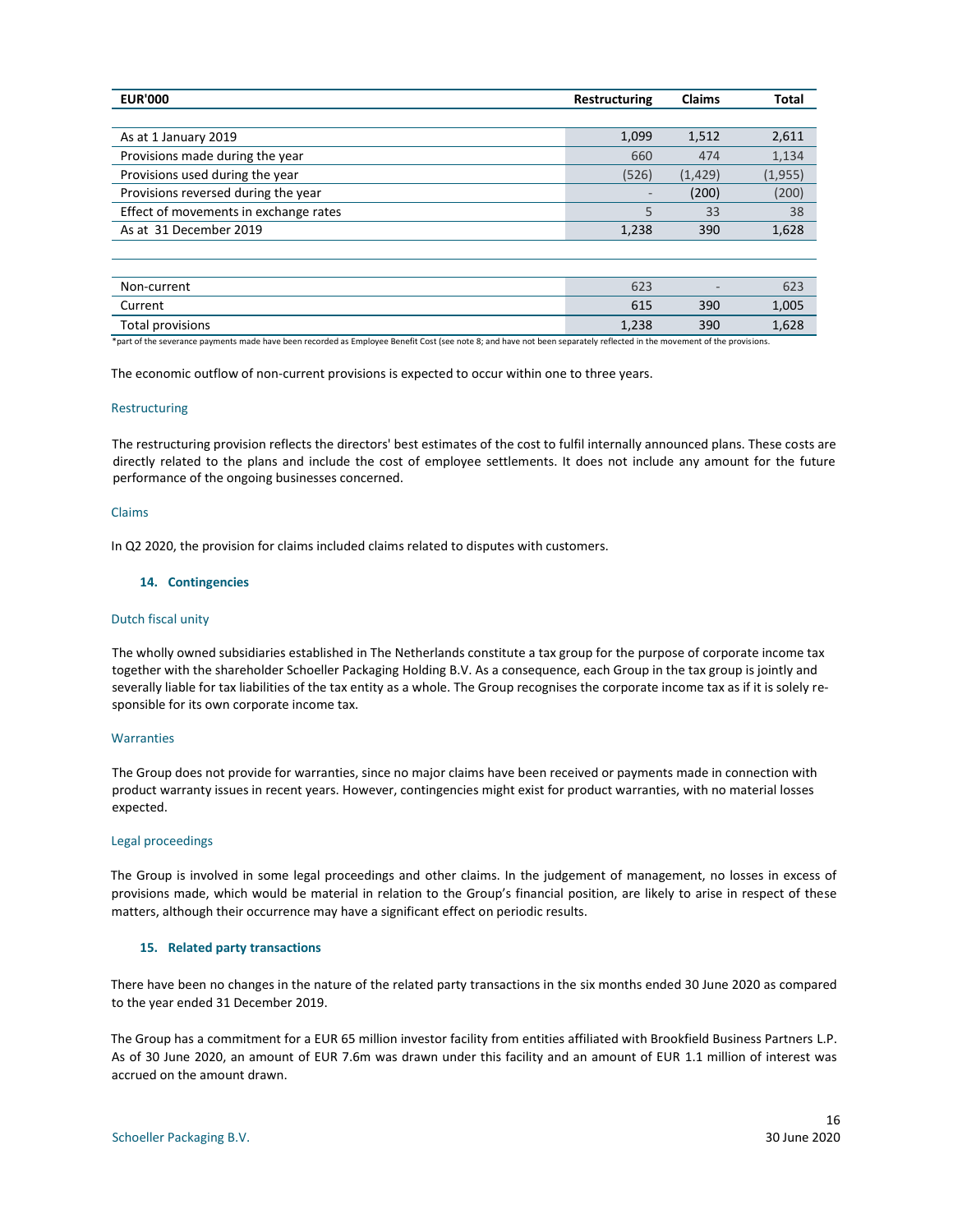#### **16. Seasonality of Operations**

Historically, our business has not been subject to significant seasonality. Many of our end-markets have differing periods of seasonal highs and lows and therefore any seasonal effects in specific end-markets are counterbalanced by the divergent seasonal effects of other end-markets. However, demand for our products tends to peak in the second quarter, late in the third quarter and in the fourth quarter with a comparative low period early in the first quarter.

#### **17. Fair value of financial instruments**

The fair values of financial assets and liabilities as at 30 June 2020 and 31 December 2019 are as follows.

| AS AT 30 JUNE   |                   |                   | <b>AS AT 31 DECEMBER</b> |            |            |
|-----------------|-------------------|-------------------|--------------------------|------------|------------|
|                 |                   | 2020              |                          |            | 2019       |
| <b>Carrying</b> | <b>Fair value</b> | <b>Fair value</b> | Carrying                 | Fair value | Fair value |
| amount          |                   | hierarchy         | amount                   |            | hierarchy  |
| 250.000         | 245.000           |                   | 250.000                  | 258.300    |            |
|                 |                   |                   |                          |            |            |

We have not added further disclosure on fair value as the carrying value of the other financial instruments are equal to their fair value.

#### **18. Events after the balance sheet date**

The Covid -19 ("Corona") virus has been spreading around the world since the end of 2019, having a major impact on society and businesses alike.

This is the status for Schoeller Allibert, its mitigating actions and Liquidity as of July 31th 2020.

#### Status

During Q2, all operations were up and running and continue to do so at the date of this report. All factories are producing. The order book has held up well during Q2, but a decline is visible heading into Q3 where the order levels are lower than usual.

A small number of employees have positively tested for the COVID-19 virus, but fortunately experienced only mild symptoms and all recovered well.

Lock-down measures in most European countries have been scaled down towards the end of Q2. This allows our sales force to gradually recommence customer visits, although Tele Sales will continue to be an important sales channel during the next months as well. All our locations have been fully outfitted with COVID-19 precautionary measures (social distance measures, hygiene products and additional cleaning measures) to create a safe work environment and allow personnel to gradually return to office locations.

After the lock-down measures have been relaxed, the number of virus infections has increased in several regions in Europe and in the rest of the world the number of virus infections is still high. The impact of the virus on the economy and our customers and by extension on our business remains impossible to estimate.

#### **Mitigation**

We have taken measures in March and April to prepare for a potential decline in activity. The company has frozen all avoidable spending and has delayed or cancelled capital expenditure where possible. Actions have been implemented to reduce inventory.

Action plans have been prepared and executed where appropriate for all factories and operations for a potential revenue and production decline including reduction of number of temporary workers, implementation of government measures (such as short work and later payment of taxes) and change in shift patterns.

The business continues to monitor the situation in each country in order to timely execute the existing mitigation plans and develop new plans where required.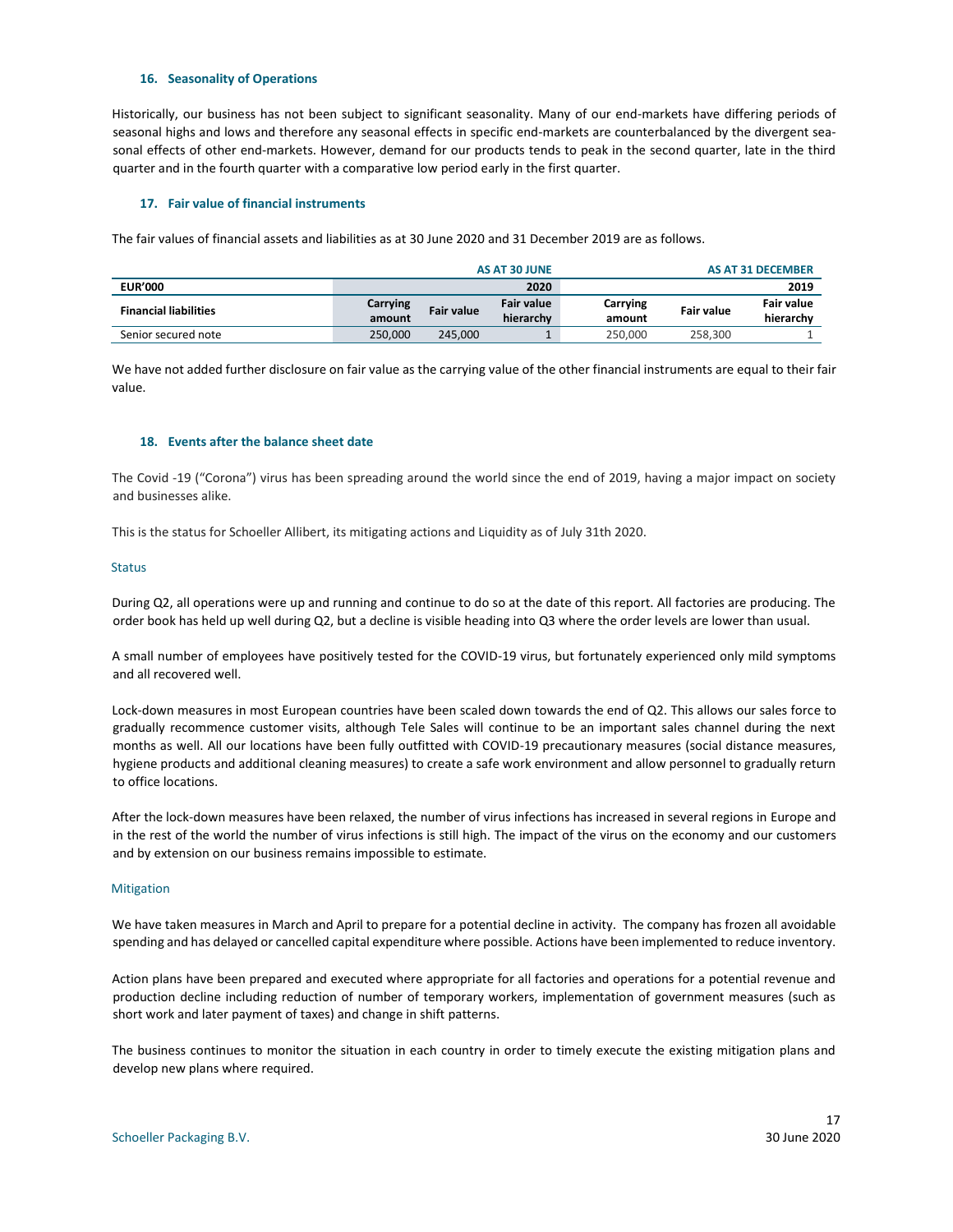#### Liquidity

The Group has a solid financial structure in place. It has been refinanced in October 2019 with EUR 250m 6.375% Senior Secured Notes (no refinancing required until 2024) and with a EUR 30m Revolving Credit Facility, fully committed by three reputable and stable banks. In July, we have successfully finalized the application process that we started in Q1 for a small government secured loan in France, that will be used to support our local operations. It will be included in the Q3 results.

Brookfield, the majority shareholder, is a strong sponsor to support the business. As a consequence, we do not foresee significant implications on the possibility for the company to continue as a going concern.

The business follows the situation day by day and is well focused and prepared to get through the coming months.

Hoofddorp, 31 July 2020